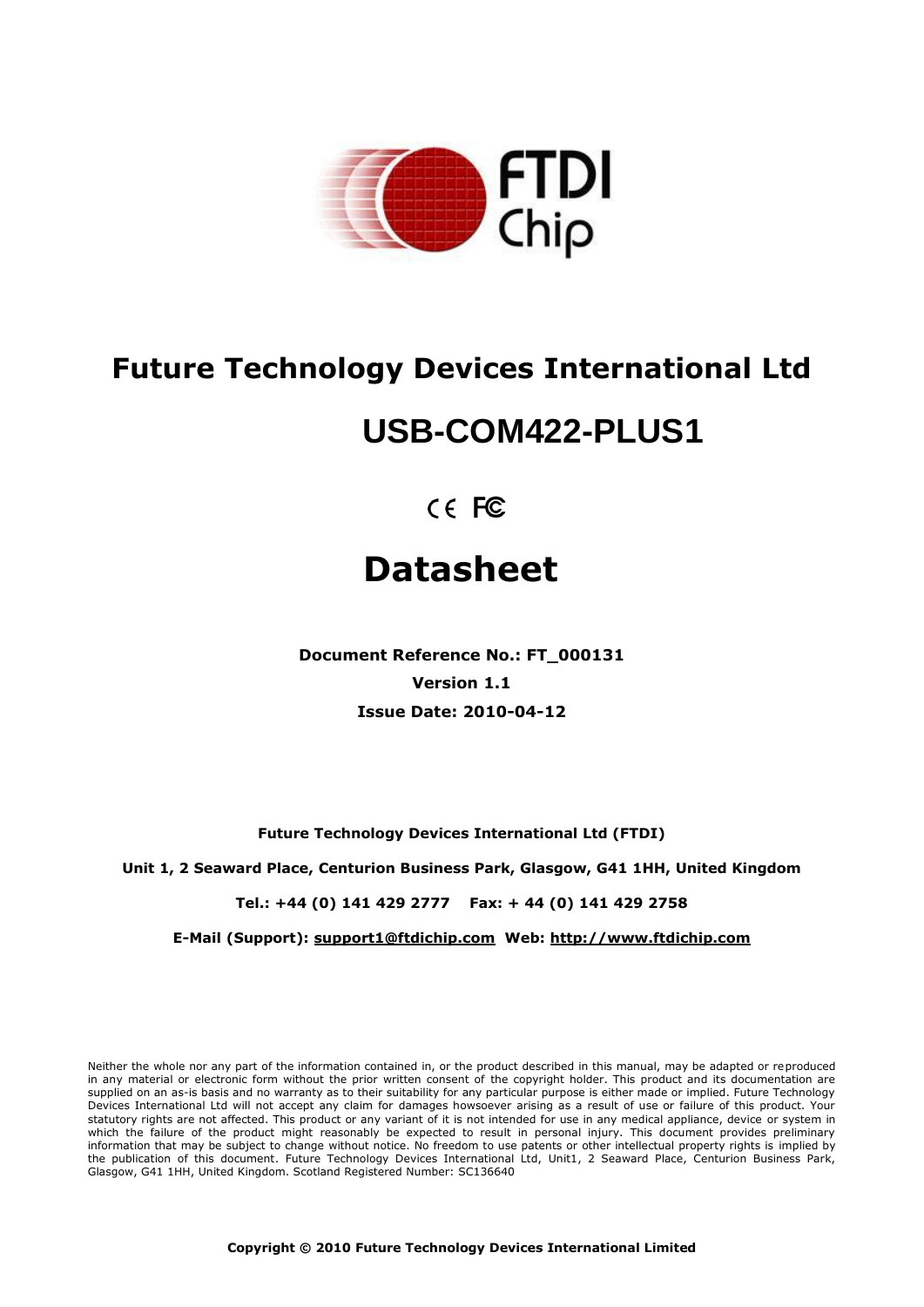

## <span id="page-1-0"></span>**1 Introduction**

## <span id="page-1-1"></span>**1.1 Functional Description**

The USB-COM-Plus modules are a family of communication devices. This model, USB-COM422-Plus1, provides a simple method of adapting legacy serial devices with RS422 interfaces to modern USB ports. This is accomplished by incorporating the industry standard FTDI FT232R USB-Serial bridge chip.

The integrated electronics of the USB-COM422-PLUS1 utilise the FTDI FT232R and includes RS422 level shifters plus TXD/RXD LEDs to provide a visual indication of data traffic through the module.



#### <span id="page-1-2"></span>**Figure 1.1 USB-COM422-Plus1**

The module uses a standard USB-B device connector for connection to an upstream host or hub port. RS422-level signals, including modem handshake signals, are available on an industry-standard DE-9P connector. The maximum RS422-level data rate is 3Mbps.

The USB-COM422-Plus1 module requires USB device drivers, available free from [www.ftdichip.com,](http://www.ftdichip.com/) which are used to make the USB-COM422-Plus1 appear as a Virtual COM Port (VCP). This allows existing serial communications software, such as HyperTerminal, to exchange data through the USB-COM422-Plus1 to a legacy RS422 peripheral device.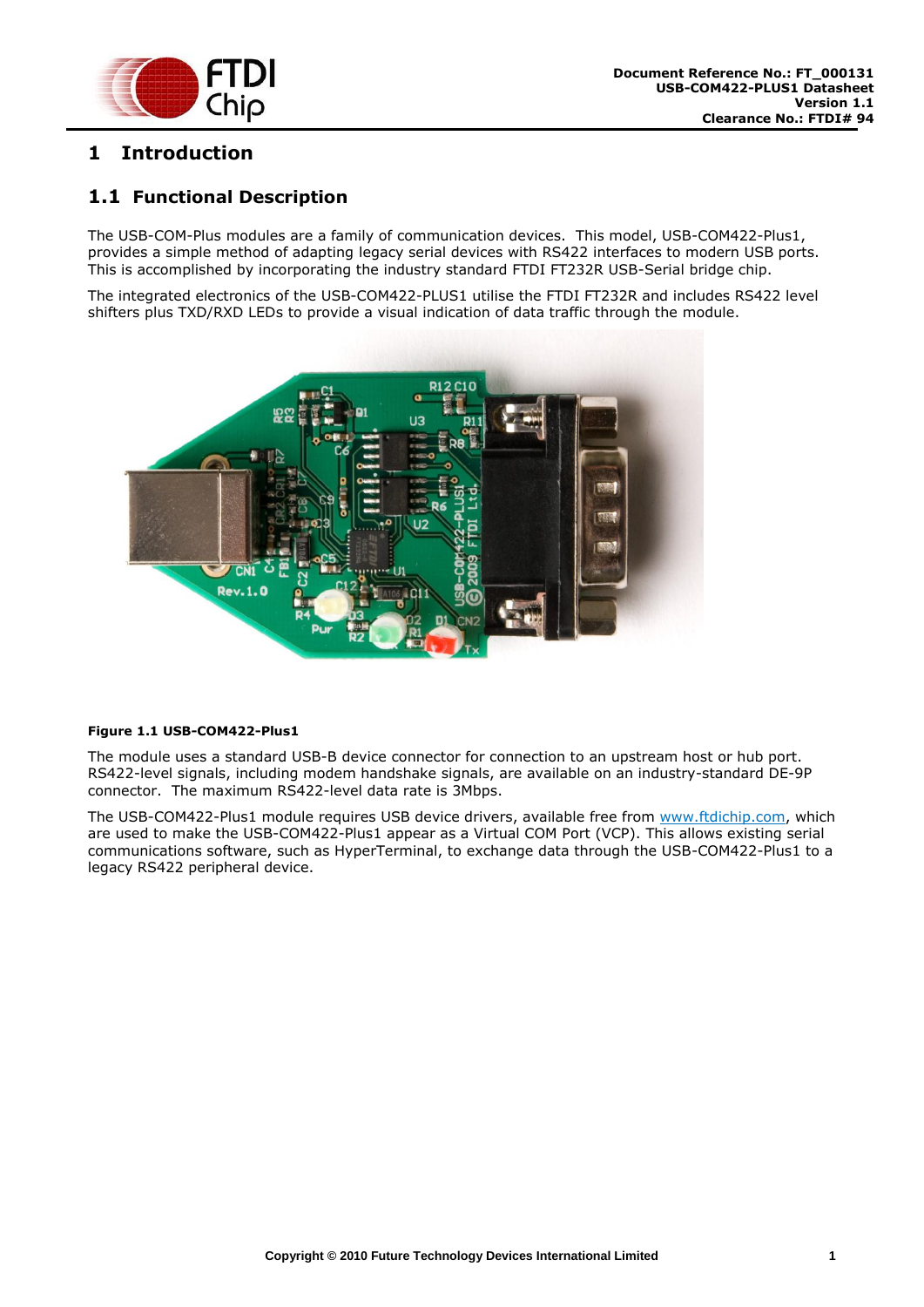

## <span id="page-2-0"></span>**1.2 LED Description**

The USB-COM422-Plus1 uses three LEDs to indicate a valid link as well as data traffic according to the following table:

| <b>LED Color</b> | <b>Function</b>     | <b>Description</b>                                                                         |
|------------------|---------------------|--------------------------------------------------------------------------------------------|
| Yellow           | Enumerated          | ON when USB-COM422-Plus1 is configured and ready                                           |
| Green            | <b>TxD Activity</b> | Flashes when data is transmitted from the USB-COM422-Plus1 to the<br>attached RS422 device |
| Red              | <b>RxD Activity</b> | Flashes when data is transmitted from the attached RS422 device to the<br>USB-COM422-Plus1 |

<span id="page-2-4"></span>**Table 1.1 LED Description**

## <span id="page-2-1"></span>**1.3 Block Diagram**



<span id="page-2-3"></span>**Figure 1.2 USB-COM422-Plus1 Block Diagram**

#### <span id="page-2-2"></span>**1.3.1 Block description**

#### **USB B Client Connector**

This connector provides the interface for connection to a USB Host or Hub port. The maximum cable length is 5 meters, according to the USB 2.0 specification.

#### **FTDI FT232R**

The FTDI FT232R provides the USB-to-Serial conversion. Operating system device drivers are required in order to work with the FT232R to provide the Virtual COM Port serial functionality.

#### **RS422 Level Shifter**

The RS422 level shifter converts the signals provided by the FT232R into the voltage levels required by RS422 devices.

#### **DE-9P Connector (Male)**

The DE-9P connector is configured in an industry standard (TIA/EIA-574) pin-out to provide connection to RS422 peripherals through standard cables. See section [3.1.2](#page-11-0)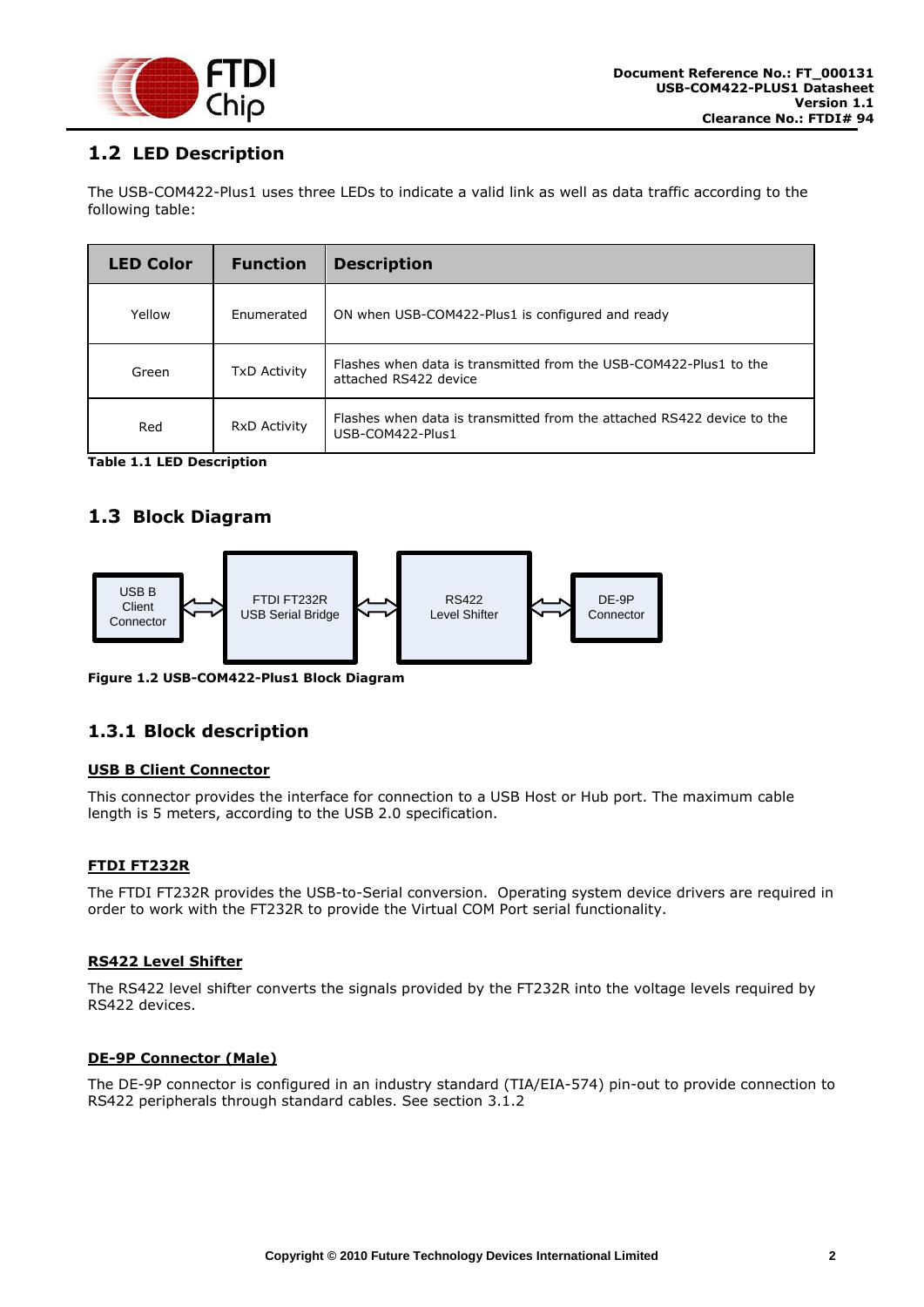

## <span id="page-3-0"></span>**1.4 Features**

- Adds one RS-422 serial port by connecting to USB  $\bullet$
- Easy plug & play installation and RS-422 device connection  $\bullet$
- Works with USB 1.1 & 2.0 Host and Hub ports  $\bullet$
- Industry Standard FTDI chip set & device drivers for maximum compatibility  $\bullet$
- Microsoft Windows® WHQL-certified, Mac OS X, Linux and Windows CE device drivers  $\bullet$
- Installs as a standard Windows COM port  $\bullet$
- COM port number can be changed to any available COM port number, to support HyperTerminal,  $\bullet$ or any other serial communications software application running in Windows
- Supports Windows Server 2008, 2003, Vista, XP 2000  $\bullet$
- FIFO: 128 byte transmit buffer, 256 byte receive buffer  $\bullet$
- RS-422 data signals: TxD+, TxD-, RxD+, RxD-, RTS+, RTS-, CTS+, CTS-, GND  $\bullet$
- Powered by USB port. No external power adapter required.  $\bullet$
- Serial port speed up to 3Mbps  $\bullet$
- Serial Communication Parameters  $\bullet$ 
	- o Parity: None, Even, Odd
	- o Data bits: 7, 8
	- o Flow control: RTS/CTS , X-ON/X-OFF, None
- One DE-9P male connector  $\bullet$
- LEDs indicate USB Enumeration, RxD, TxD for monitoring port status & easy diagnostics
- Operating temperature of -40°C to +85°C  $\bullet$

#### <span id="page-3-1"></span>**1.5 Performance Figures**

| Parameter        | Performance                                                                                                                                                                                     |
|------------------|-------------------------------------------------------------------------------------------------------------------------------------------------------------------------------------------------|
| USB Interface    | 12Mbps USB 2.0 Full-Speed                                                                                                                                                                       |
| RS422 Interface  | Standard baud rates (300bps to 921.6Kbps)<br>Custom baud rates (300bps to 3Mbps) through baud rate aliasing. See<br>FTDI Application Note: Configuring FT232R, FT2232 and FT232BM Baud<br>Rates |
| Max Cable Length | $USB=5m$ , RS422=12m                                                                                                                                                                            |

#### <span id="page-3-2"></span>**Table 1.2 Performance Figures**

| <b>Part Number</b> | <b>Description</b>                                 |
|--------------------|----------------------------------------------------|
| USB-COM422-Plus1   | USB-COM-Plus Full-Speed USB to 1-Port RS422 module |

#### <span id="page-3-3"></span>**Table 1.3 Ordering Information**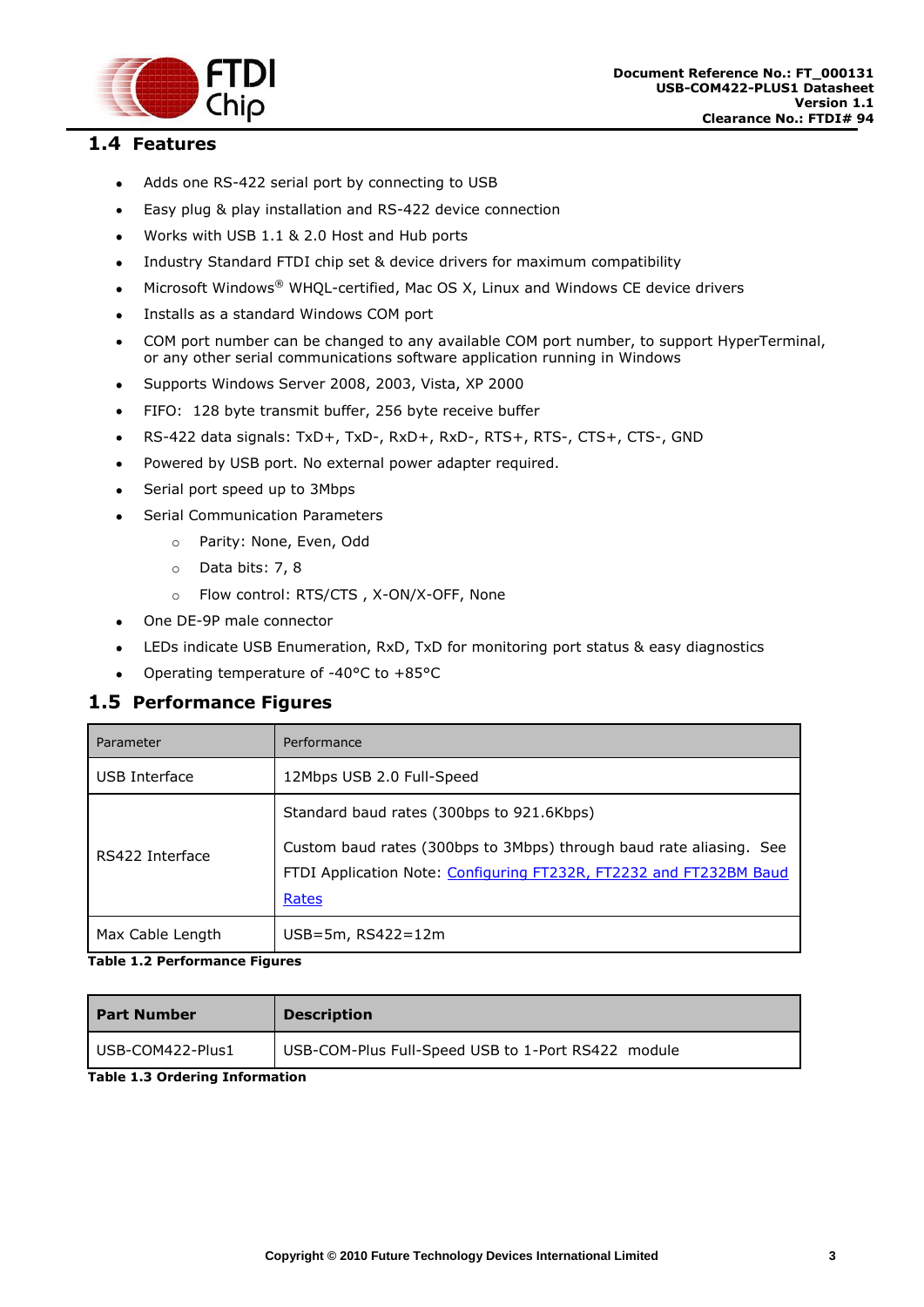

| $\mathbf 1$  |       |                                                 |  |  |
|--------------|-------|-------------------------------------------------|--|--|
|              | 1.1   |                                                 |  |  |
|              | 1.2   |                                                 |  |  |
|              | 1.3   |                                                 |  |  |
|              | 1.3.1 |                                                 |  |  |
|              | 1.4   |                                                 |  |  |
|              | 1.5   |                                                 |  |  |
| $\mathbf{2}$ |       |                                                 |  |  |
|              | 2.1   |                                                 |  |  |
|              | 2.1.1 |                                                 |  |  |
|              | 2.2   |                                                 |  |  |
|              | 2.2.1 |                                                 |  |  |
|              | 2.2.2 |                                                 |  |  |
| 3            |       |                                                 |  |  |
|              | 3.1   |                                                 |  |  |
|              | 3.1.1 |                                                 |  |  |
|              | 3.1.2 |                                                 |  |  |
| 4            |       |                                                 |  |  |
|              | 4.1   |                                                 |  |  |
|              | 4.2   |                                                 |  |  |
| 5            |       |                                                 |  |  |
|              | 5.1   |                                                 |  |  |
| 6            |       |                                                 |  |  |
|              | 6.1   |                                                 |  |  |
|              | $6.2$ |                                                 |  |  |
| 7            |       |                                                 |  |  |
|              | 7.1   |                                                 |  |  |
|              |       |                                                 |  |  |
|              | 7.2   |                                                 |  |  |
|              | 7.3   |                                                 |  |  |
|              | 7.4   |                                                 |  |  |
|              | 7.4.1 |                                                 |  |  |
|              | 7.5   |                                                 |  |  |
| 8            |       |                                                 |  |  |
|              | 8.1   | Hardware …………………………………………………………………………………………… 17 |  |  |
|              | 8.2   |                                                 |  |  |
|              | 8.3   |                                                 |  |  |
| 9            |       |                                                 |  |  |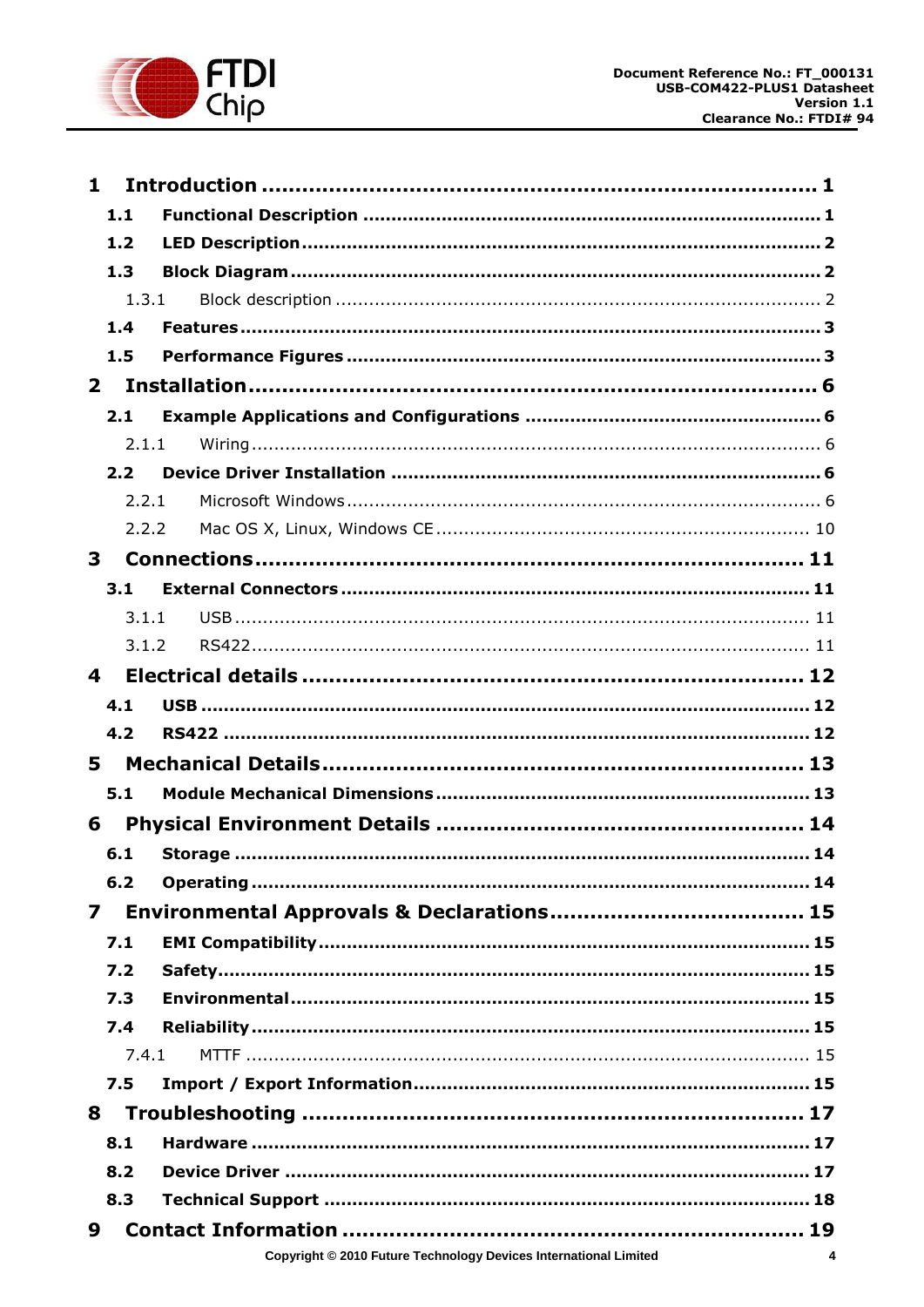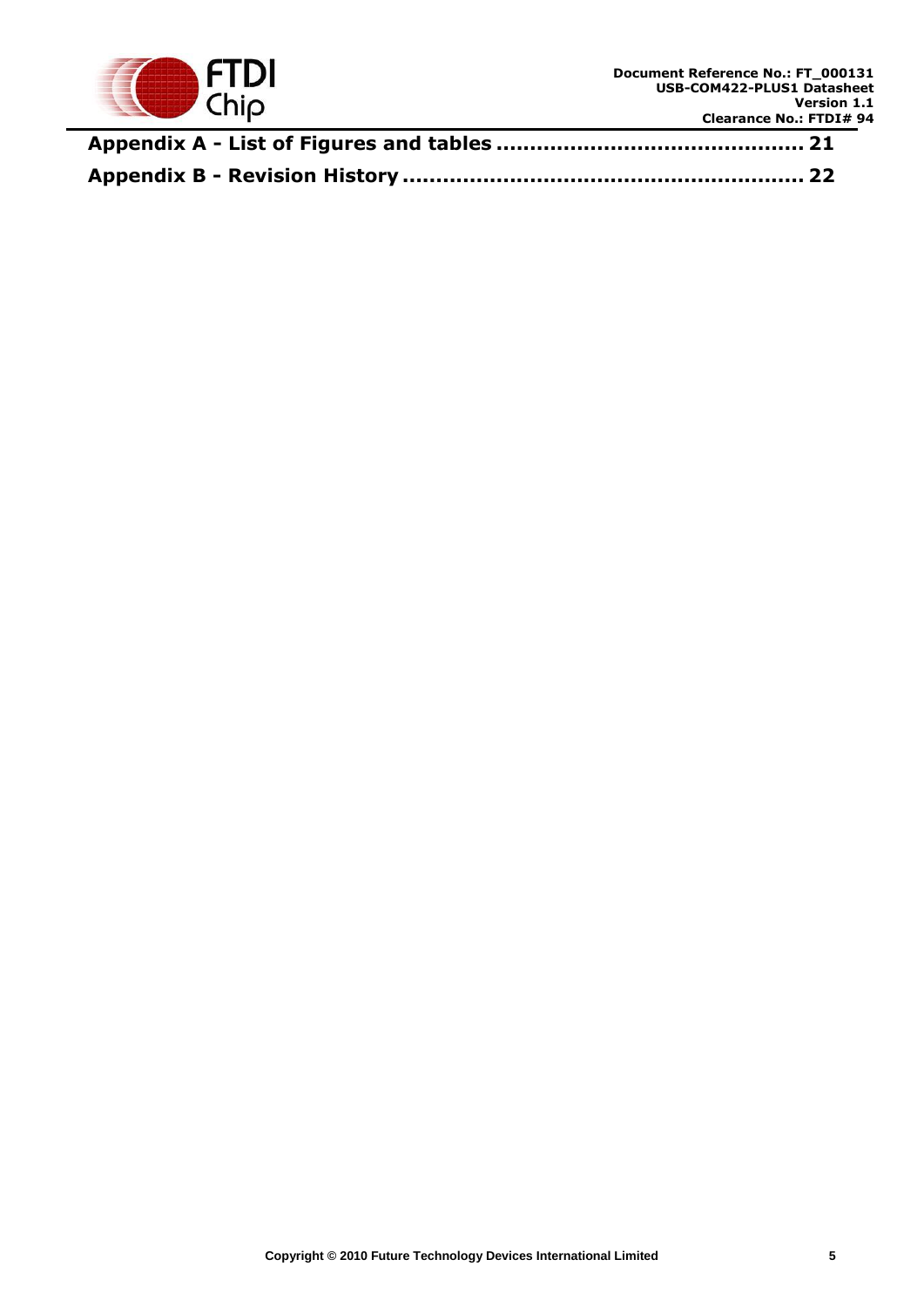

## <span id="page-6-0"></span>**2 Installation**

## <span id="page-6-1"></span>**2.1 Example Applications and Configurations**

## <span id="page-6-2"></span>**2.1.1 Wiring**

Insert the A-plug into an available USB Host or Hub port. Insert the B-plug into the B-receptacle on the USB-COM422-Plus1.

The USB-COM422-Plus1 follows EIA-422 standard as a Data Terminal Equipment (DTE) device. If the RS422 equipment being connected is a Data Communication Equipment (DCE) device, it's typical that a straight-through cable can be used.

| DTE Pin Number | Signal Name                                     | <b>Expected Connect Signal</b> |  |
|----------------|-------------------------------------------------|--------------------------------|--|
| $\mathbf{1}$   | $TXD - Transmit Data,$<br>negative polarity     | RXD-                           |  |
| 2              | $TXD+ = Transmit Data,$<br>positive polarity    | $RXD+$                         |  |
| 3              | $RXD+$ = Receive Data,<br>positive polarity     | $TXD+$                         |  |
| $\overline{4}$ | $RXD -$ = Receive Data,<br>negative polarity    | TXD-                           |  |
| 5              | $GND =$ signal ground                           | <b>GND</b>                     |  |
| 6              | $RTS -$ = Request To Send,<br>negative polarity | CTS-                           |  |
| $\overline{7}$ | $RTS+$ = Request To Send,<br>positive polarity  | $CTS+$                         |  |
| 8              | $CTS+ = Clear To Send,$<br>positive polarity    | $RTS+$                         |  |
| 9              | $CTS -$ = Clear To Send,<br>negative polarity   | RTS-                           |  |

<span id="page-6-5"></span>**Table 2.1 RS422 DTE to DCE connection with straight-through cable**

Some serial devices may require certain handshake signals be connected. Refer to your device manual for cabling details.

## <span id="page-6-3"></span>**2.2 Device Driver Installation**

The USB-COM422-Plus1 module drivers are available for download from:

www.ftdichip.com

## <span id="page-6-4"></span>**2.2.1 Microsoft Windows**

With the device drivers being Windows Hardware Quality Labs (WHQL) certified, they are also available through download directly from the Microsoft<sup>®</sup> Windows<sup>®</sup> Update service. This is the best choice when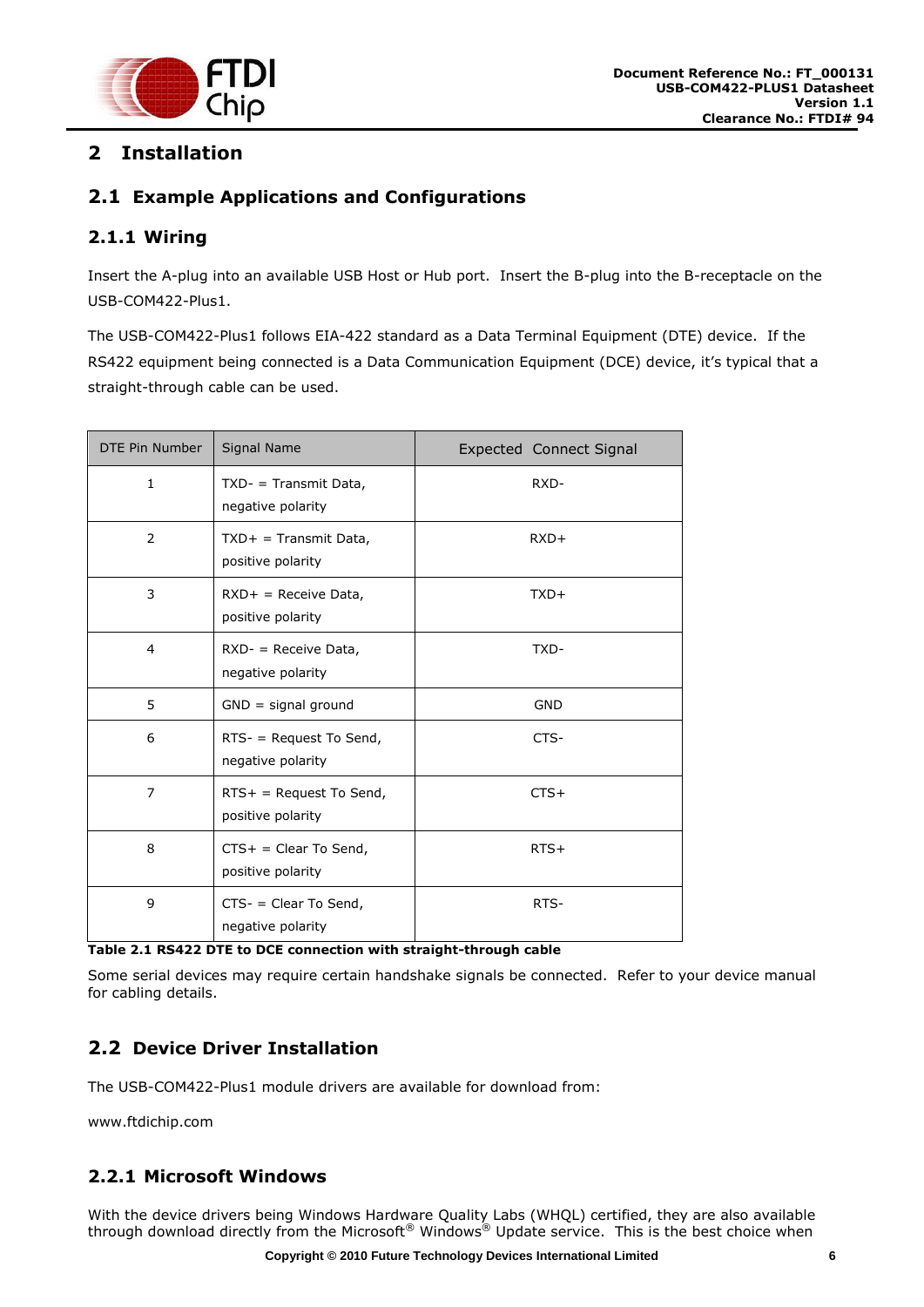

connecting the USB-COM422-Plus1 to a computer running Windows Vista. Additional installation options are noted below:

#### **Installation Executable shown on Windows XP**

- 1) Login to your system as Administrator, or a user with Administrator rights.
- 2) Prior to connecting the USB-COM422-Plus1 to the USB Host or Hub port, download the latest device driver version from the FTDIChip web site.
- 3) Run this executable to install the device drivers.
- 4) Connect the USB-COM422-Plus1 to your computer. A notification will appear near the task bar indicating that new hardware has been installed and is ready for use. It is normal if this notice appears twice.



**Figure 2.1 Hardware Ready**

#### <span id="page-7-0"></span>**Windows Update shown on Windows XP**

You must have an active Internet connection and the Windows Update Service enabled.

- 1) Connect the USB-COM422-Plus1 to your USB Host or Hub.
- 2) The "Found New Hardware" Wizard will appear. The first dialog should ask whether it is acceptable to use the Windows Update Service to find the device driver.

| <b>Found New Hardware Wizard</b> |                                                                                                                                                                                                                                                              |  |
|----------------------------------|--------------------------------------------------------------------------------------------------------------------------------------------------------------------------------------------------------------------------------------------------------------|--|
|                                  | Welcome to the Found New<br>Hardware Wizard<br>Windows will search for current and updated software by<br>looking on your computer, on the hardware installation CD, or on<br>the Windows Update Web site (with your permission).<br>Read our privacy policy |  |
|                                  | Can Windows connect to Windows Update to search for<br>software?<br>⊙Yes, this time only<br>Yes, now and every time I connect a device<br>No, not this time<br>Click Next to continue.                                                                       |  |
|                                  | Next ><br>Cancel<br>< Back                                                                                                                                                                                                                                   |  |

<span id="page-7-1"></span>**Figure 2.2 Found New Hardware Wizard**

- 3) Select one of the "Yes" choices and click "Next".
- 4) The following screen appears:

<span id="page-7-2"></span>

**Figure 2.3 Automatic Install**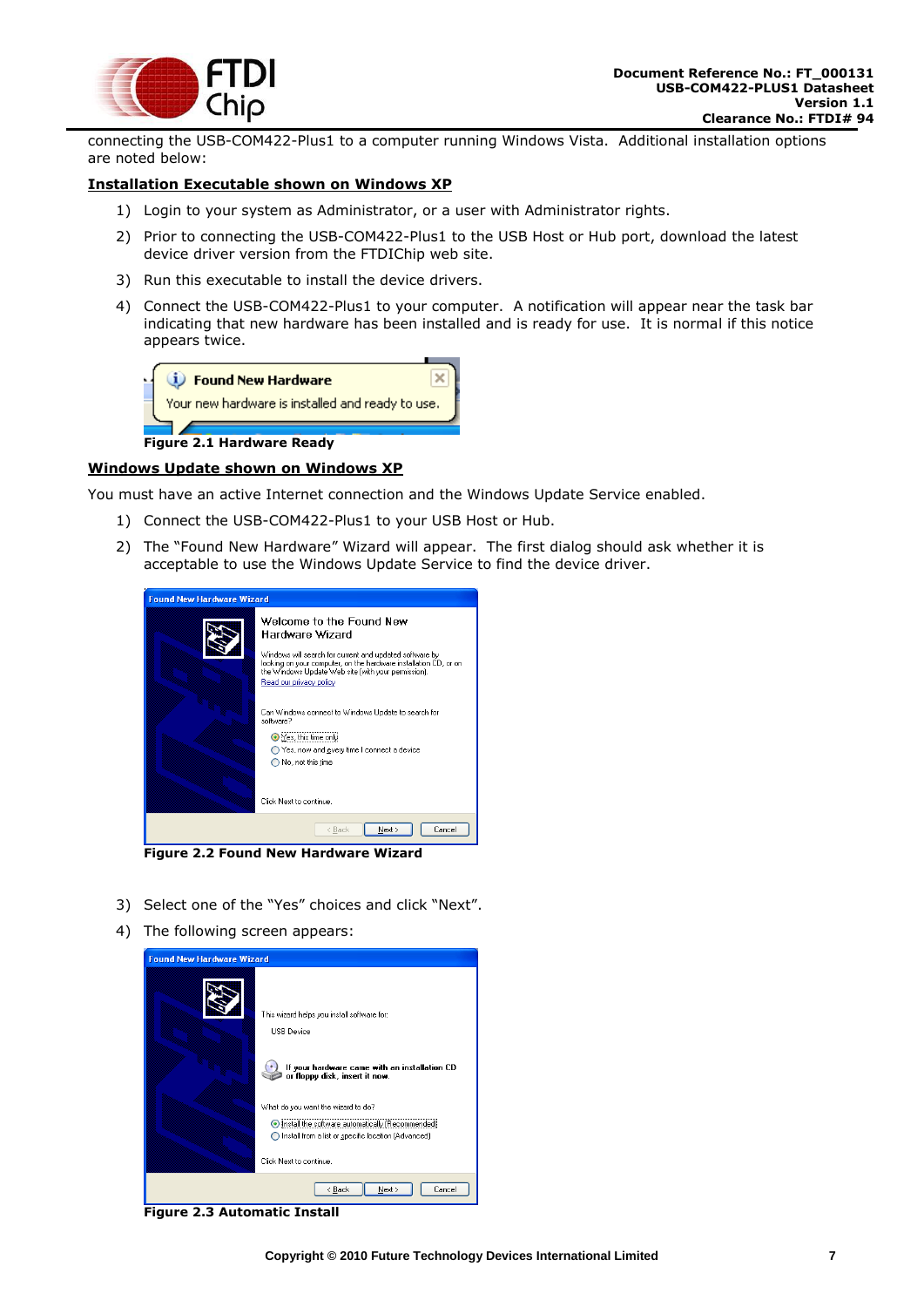

- 5) Wait while the driver is found, downloaded, and installed. This step may take a couple minutes base on the Internet speed.
- 6) After the files are found and installed, click "Finish" to complete the installation.

| <b>Found New Hardware Wizard</b> |                                                      |  |
|----------------------------------|------------------------------------------------------|--|
|                                  | Completing the Found New<br>Hardware Wizard          |  |
|                                  | The wizard has finished installing the software for: |  |
|                                  | <b>USB Serial Converter</b>                          |  |
|                                  | Click Finish to close the wizard.                    |  |
|                                  | Finish<br>< Back<br>Cancel                           |  |

**Figure 2.4 Complete Hardware Installation**

- <span id="page-8-0"></span>7) Steps 2 through 6 will repeat. The first time installs the basic USB Serial Converter in the USB device tree. The second time installs the Virtual COM Port layer in the Ports tree and assigns the COM port number.
- 8) When both portions of the device driver have been installed successfully, the following message will appear, indicating that the device is ready.



#### <span id="page-8-1"></span>**COM Port Assignment**

Next, to determine which COM port has been assigned, open the Windows Device Manager from the System Control Panel.



**Figure 2.6 Device Manager**

<span id="page-8-2"></span>Click on the Plus "+" sign next to the Ports tree to list the available COM port. You will see "USB Serial Port", followed by a COMn assignment. In the figure below, the USB-COM422-Plus1 is assigned to COM3.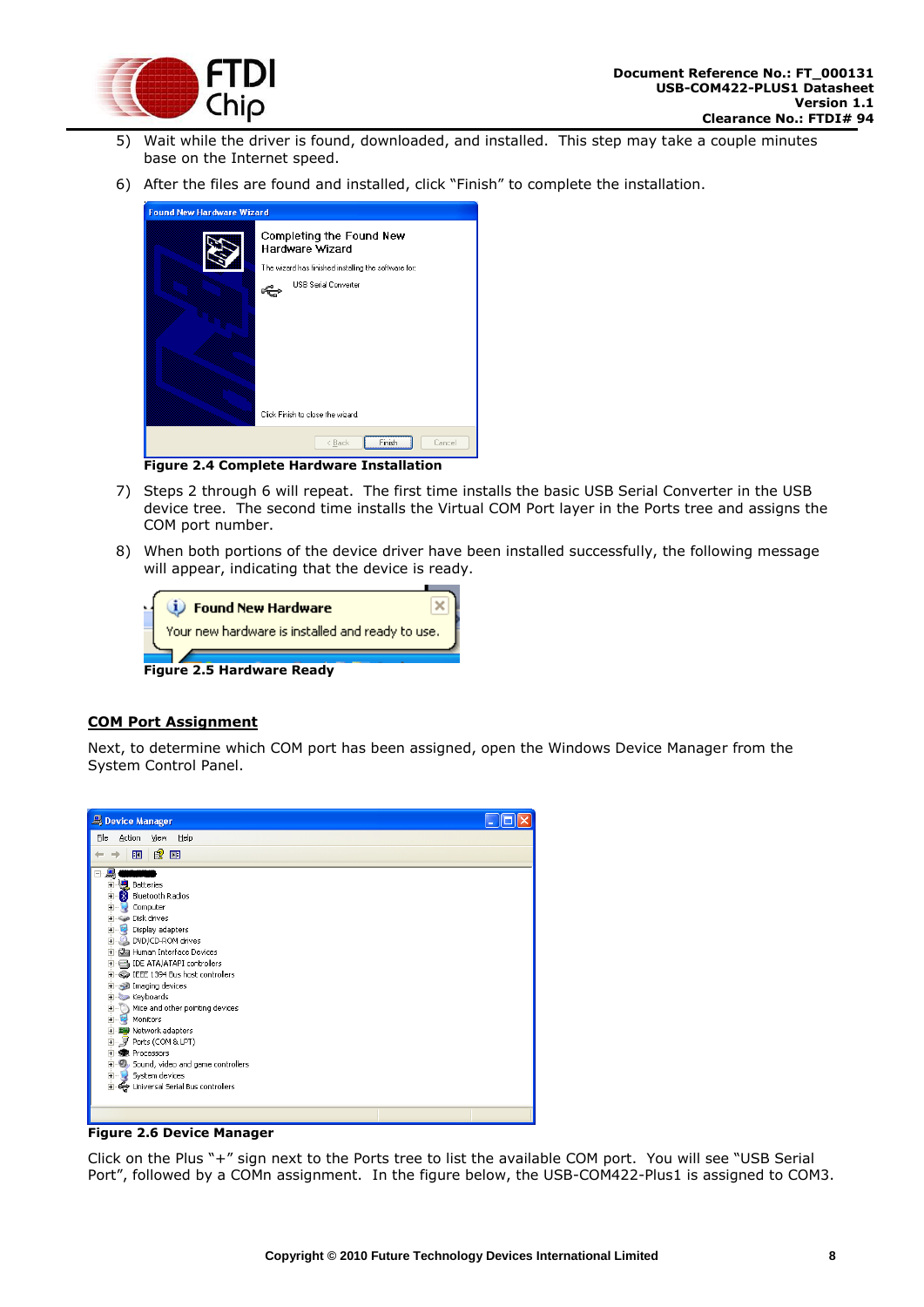



## <span id="page-9-0"></span>**Figure 2.7 COM Port Assignment**

Use this COM port number with your application software in order to access the USB-COM422-Plus1.

If an application requires use of a different COM port number, the assignment may be changed through the Advanced Driver Options settings.

From the Device Manager listing above, right-click on the USB Serial Port and select Properties.

|         | <b>USB Serial Port (COM3) Properties</b>                                                        |                         |  |  |
|---------|-------------------------------------------------------------------------------------------------|-------------------------|--|--|
| General | Port Settings Driver                                                                            | Details                 |  |  |
|         | USB Serial Port (COM3)                                                                          |                         |  |  |
|         | Device type:                                                                                    | Ports (COM & LPT)       |  |  |
|         | Manufacturer:                                                                                   | <b>FTDI</b>             |  |  |
|         | Location:<br>an W                                                                               | on USB Serial Converter |  |  |
|         | Device status<br>This device is working properly.                                               |                         |  |  |
|         | If you are having problems with this device, click Troubleshoot to<br>start the troubleshooter. |                         |  |  |
|         |                                                                                                 |                         |  |  |
|         |                                                                                                 | Troubleshoot            |  |  |
|         | Device usage:                                                                                   |                         |  |  |
|         | Use this device (enable)                                                                        |                         |  |  |
|         |                                                                                                 | <b>DK</b><br>Cancel     |  |  |

<span id="page-9-1"></span>**Figure 2.8 Access COM Port Properties** Next, click on the "Port Settings" tab.

| <b>USB Serial Port (COM3) Properties</b>      |                              |
|-----------------------------------------------|------------------------------|
| Port Settings<br>General<br>Driver<br>Details |                              |
|                                               |                              |
| Bits per second:                              | 9600                         |
| Data bits:                                    | 8                            |
| Parity:                                       | None                         |
|                                               |                              |
| Stop bits:                                    | 11                           |
| Flow control:                                 | None<br>v                    |
|                                               | Restore Defaults<br>Advanced |
|                                               |                              |
|                                               |                              |
|                                               |                              |
|                                               |                              |
|                                               |                              |
|                                               | <b>OK</b><br>Cancel          |

#### <span id="page-9-2"></span>**Figure 2.9 Settings Tab**

Then click on the "Advanced…" button.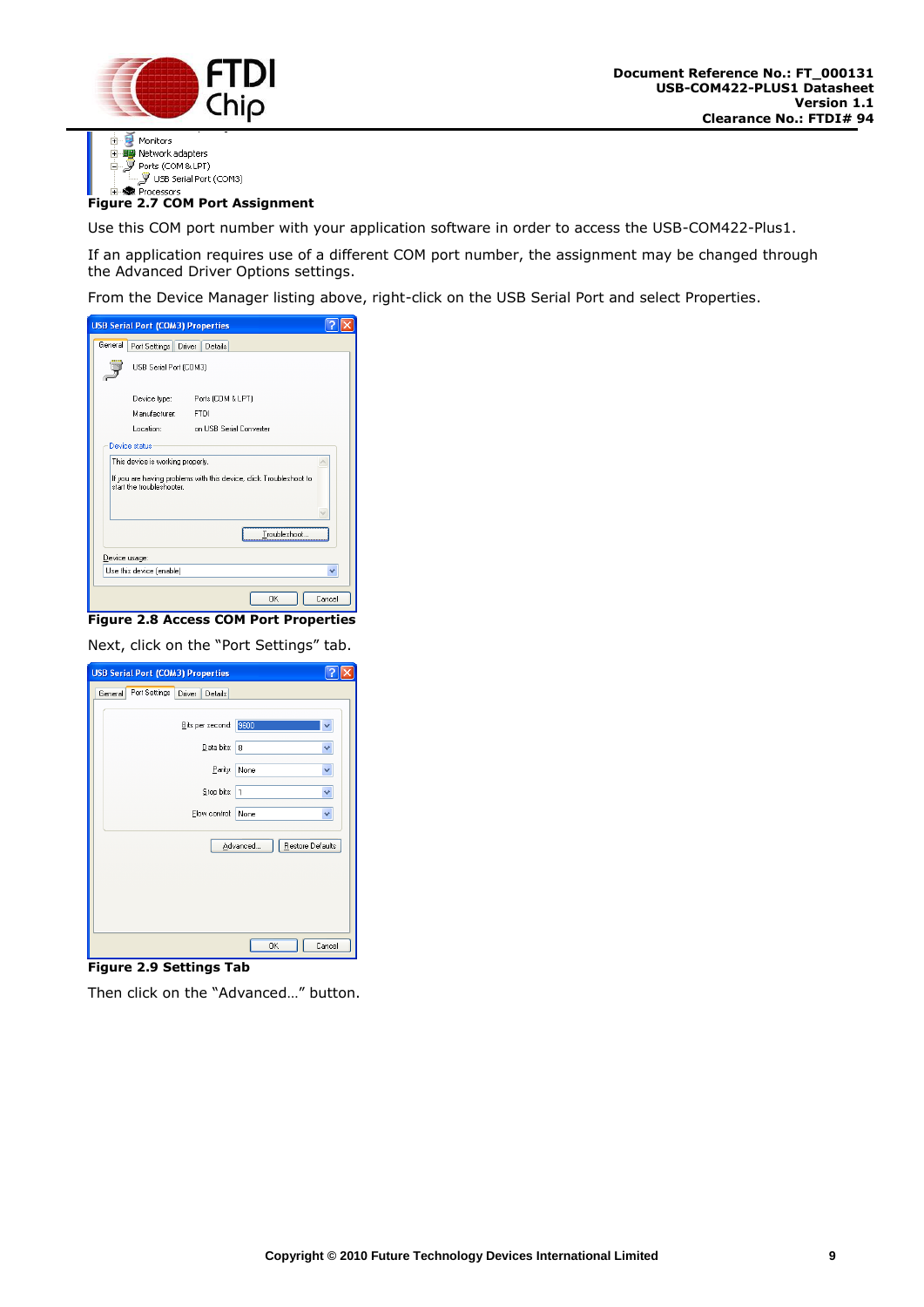

| <b>Advanced Settings for COM3</b>                                                                                                                                                                                                                                 |                                                                                                                                                                       |                          |
|-------------------------------------------------------------------------------------------------------------------------------------------------------------------------------------------------------------------------------------------------------------------|-----------------------------------------------------------------------------------------------------------------------------------------------------------------------|--------------------------|
| COM Port Number:<br>COM3<br>$\checkmark$<br><b>USB Transfer Sizes</b><br>Select lower settings to correct performance problems at low baud rates.<br>Select higher settings for faster performance.<br>Receive (Bytes):<br>4096<br>v<br>Transmit (Bytes):<br>4096 |                                                                                                                                                                       | OK<br>Cancel<br>Defaults |
| <b>BM Options</b><br>Select lower settings to correct response problems.<br>16<br>Latency Timer (msec):<br>v<br>Timeouts<br>0<br>Minimum Read Timeout (msec):<br>Minimum Write Timeout (msec):<br>0                                                               | Miscellaneous Options<br>Serial Enumerator<br>Serial Printer<br>Cancel If Power Off<br>Event On Surprise Removal<br>Set RTS On Close<br>Disable Modem Ctrl At Startup | 罓<br>П<br>П              |

<span id="page-10-1"></span>**Figure 2.10 Advanced Options** 

This will display the various advanced settings. Note the COM port assignment in the upper left. Clicking on the drop-down list will display the available port numbers. Select one that is not in use and click OK on each dialog box to activate the selection. Windows will remember this COM port number.

## <span id="page-10-0"></span>**2.2.2 Mac OS X, Linux, Windows CE**

Device drivers and FTDI installation guides for Mac OS X, Linux and Windows CE are available for download on the FTDIChip web sites. Follow the respective FTDI installation guides for the chosen operating system.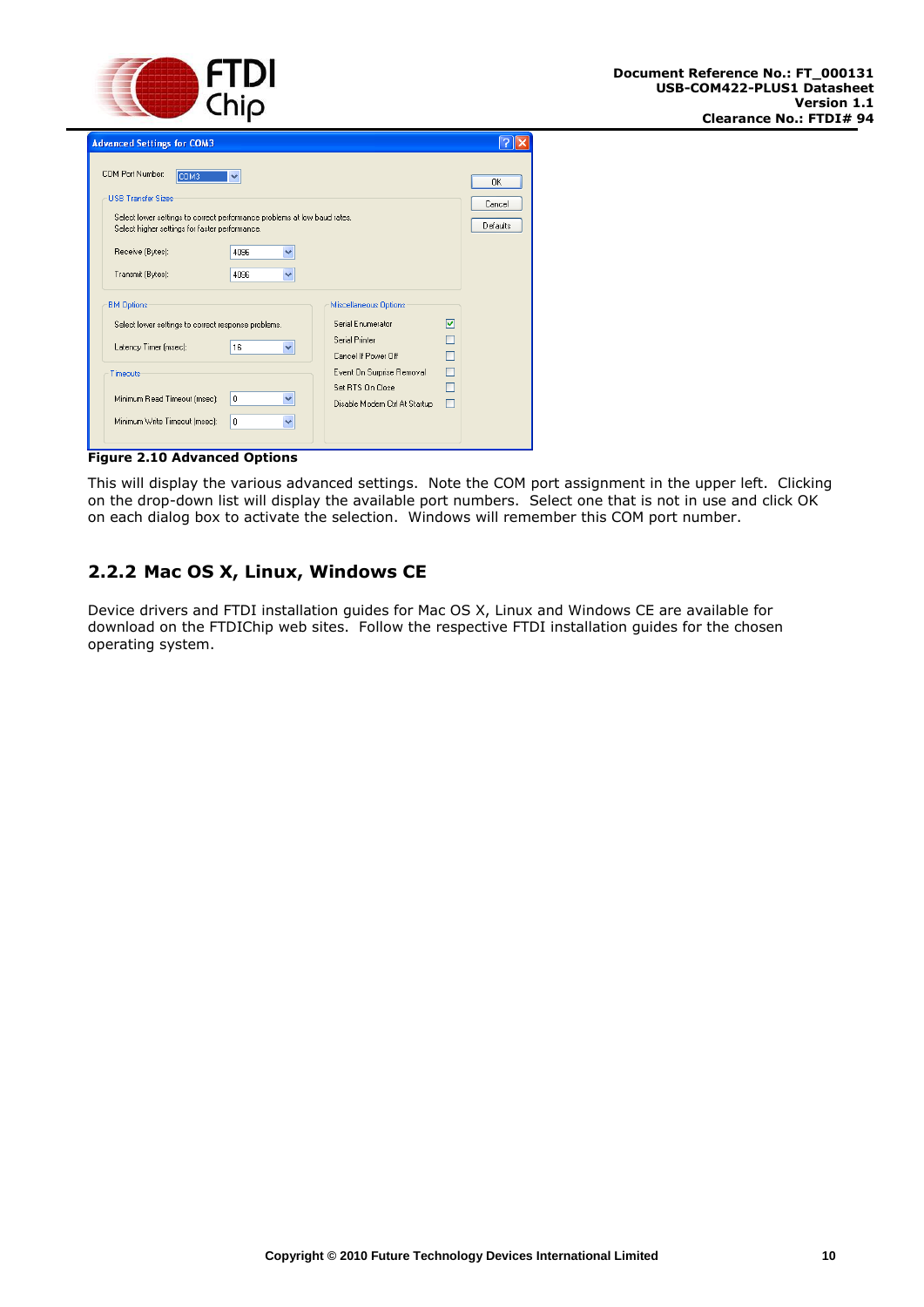

## <span id="page-11-1"></span>**3 Connections**

## <span id="page-11-2"></span>**3.1 External Connectors**

## <span id="page-11-3"></span>**3.1.1 USB**

The USB-COM422-Plus1 is a downstream USB 2.0 Device. A standard USB Series "B" receptacle is reference to USB-F-1001 to facilitate connection to an upstream USB Host or Hub.

| <b>Pin Number</b> | <b>Pin Type</b> | <b>Description</b>                                      |
|-------------------|-----------------|---------------------------------------------------------|
| 1                 | Power           | VBUS = USB Power provided from upstream USB Host or Hub |
| 2                 | Bidirectional   | $D - =$ USB data signal, negative polarity              |
| 3                 | Bidirectional   | $D+$ = USB data signal, positive polarity               |
| 4                 | Ground          | $GND = USB$ signal ground                               |
| Shield            | Case Ground     | Drain = typically connected to the host PC case         |

<span id="page-11-4"></span>**Table 3.1 USB "B" Receptacle Pin-Out**

#### <span id="page-11-0"></span>**3.1.2 RS422**

The RS422 port is configured as Data Terminal Equipment (DTE), with a 9-contact D-Sub Pin connector. Pin assignments are according to TIA/EIA-422.

| <b>Pin Number</b> | <b>Pin Type</b> | <b>Description</b>                          |
|-------------------|-----------------|---------------------------------------------|
| 1                 | Output          | $TXD - Transmit Data$ , negative polarity   |
| 2                 | Output          | $TXD+$ = Transmit Data, positive polarity   |
| 3                 | Input           | $RXD+$ = Receive Data, positive polarity    |
| $\overline{4}$    | Input           | $RXD -$ = Receive Data, negative polarity   |
| 5                 | Ground          | $GND =$ signal ground                       |
| 6                 | Output          | RTS- = Request To Send, negative polarity   |
| 7                 | Output          | $RTS+$ = Request To Send, positive polarity |
| 8                 | Input           | $CTS+ = Clear To Send, positive polarity$   |
| 9                 | Input           | $CTS -$ = Clear To Send, negative polarity  |

<span id="page-11-5"></span>**Table 3.2 DE-9P RS422 Pin-Out**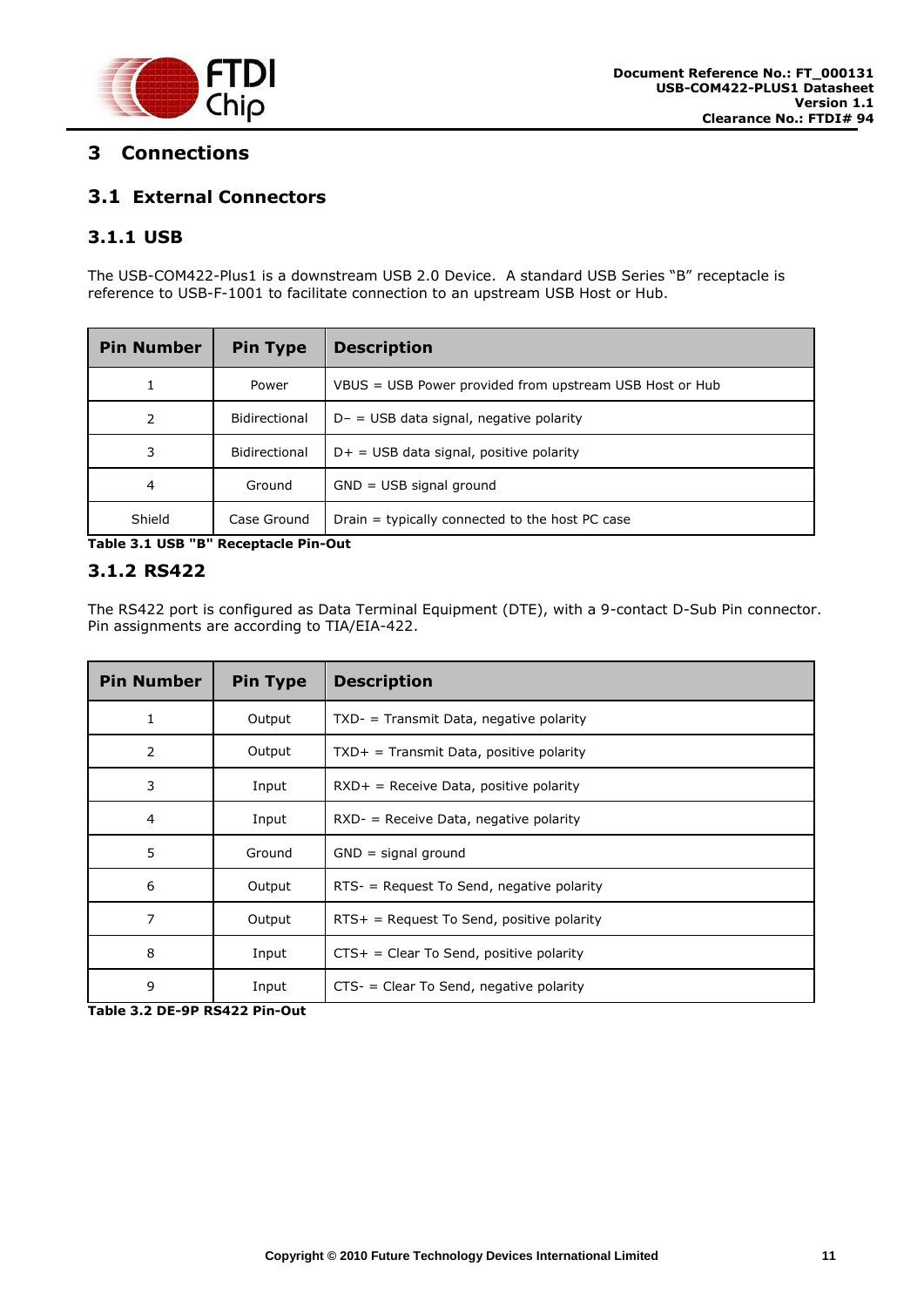

## <span id="page-12-1"></span><span id="page-12-0"></span>**4.1 USB**

| Parameter    | Description          | Minimum | <b>Typical</b> | Maximum | <b>Units</b> | Conditions                                                                |
|--------------|----------------------|---------|----------------|---------|--------------|---------------------------------------------------------------------------|
| USB VCC      | Input Power Voltage* | 4.25    | $5.0*$         | 5.25    | v            | *Present when USB<br>cable is attached and<br>USB Host or Hub<br>powered. |
| $_{\rm Lcc}$ | USB current          |         | 30             | 50      | mA           |                                                                           |

<span id="page-12-3"></span>**Table 4.1 USB Electrical Details**

#### <span id="page-12-2"></span>**4.2 RS422**

| Parameter                               | Description                        | Minimum | Typical | Maximum | <b>Units</b> | Conditions                              |
|-----------------------------------------|------------------------------------|---------|---------|---------|--------------|-----------------------------------------|
| <b>Receiver Input</b>                   |                                    |         |         |         |              |                                         |
| <b>VCM</b>                              | Common-mode input<br>voltage range | $-7$    | $+12$   |         | $\vee$       |                                         |
| IN                                      | <b>Input Current</b>               |         |         | 1.0     |              | $VIN = +12V$                            |
|                                         |                                    |         |         | $-0.8$  | <b>mA</b>    | $VIN = -7V$                             |
| <b>VTH</b>                              | Differential Threshold<br>Voltage  | $-0.2$  |         | $+0.2$  | $\vee$       |                                         |
| <b>VIHYST</b>                           | Input Hysteresis                   |         | 20      |         | mV           |                                         |
| <b>RIN</b>                              | Input Resistance, RIN              | 12      | 15      |         | $k\Omega$    |                                         |
| <b>Transmitter Output</b>               |                                    |         |         |         |              |                                         |
| VOD                                     | Differential Output<br>Voltage,    | 1.5     |         | 5       | $\vee$       | With $RL = 54\Omega$ .<br>$CL = 50pF$ * |
| <b>ESD Tolerance</b>                    |                                    |         |         |         |              |                                         |
| ESD HBM                                 | RS-422 Inputs and<br>Outputs       |         | ±15     |         | kV           |                                         |
| EN61000-4-2<br><b>Contact Discharge</b> | RS-422 Inputs and<br>Outputs       |         | ±8      |         | kV           |                                         |
| EN61000-4-2 Air<br>Gap Discharge        | RS-422 Inputs and<br>Outputs       |         | ±15     |         | kV           |                                         |

#### <span id="page-12-4"></span>**Table 4.2 RS422 Electrical Details**

\* - The 54 ohms is the equivalent of two 120 ohm termination resistors placed on each side of the

transmission line and the input impedance of 32 receivers on the line.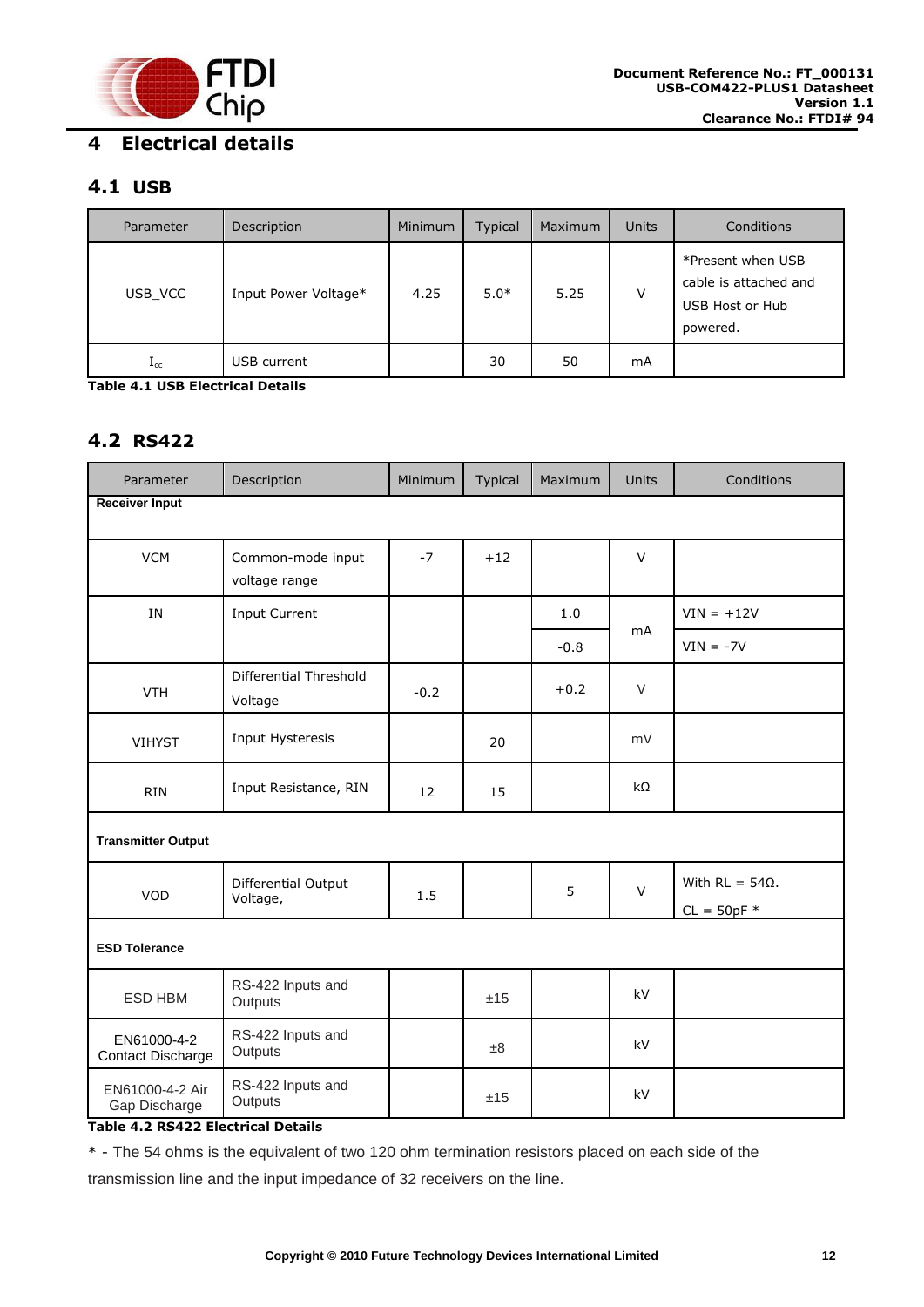

## <span id="page-13-0"></span>**5 Mechanical Details**

#### <span id="page-13-1"></span>**5.1 Module Mechanical Dimensions**



<span id="page-13-2"></span>**Figure 5.1 USB-COM422-Plus1 PCB Dimensions**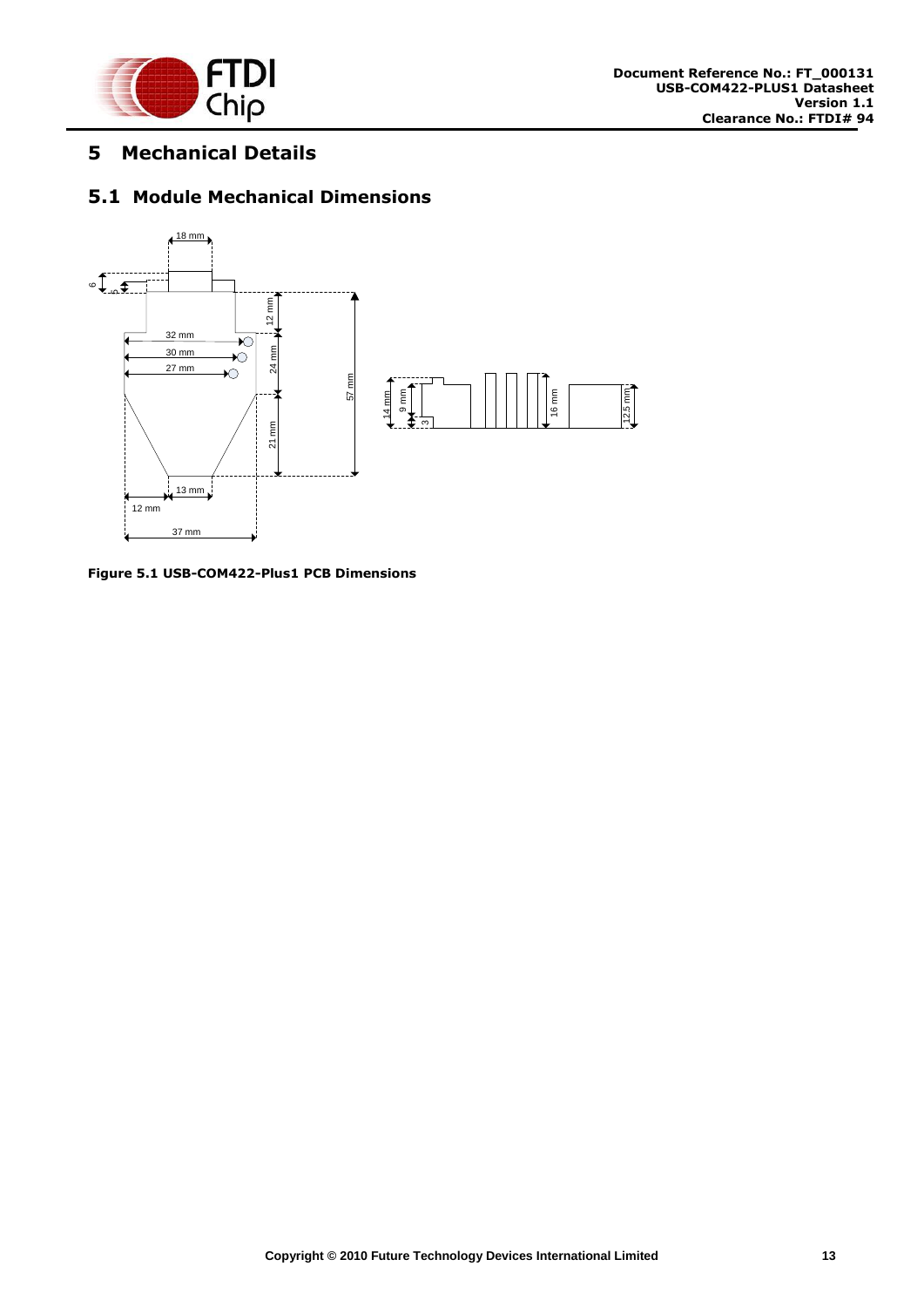

## <span id="page-14-0"></span>**6 Physical Environment Details**

## <span id="page-14-1"></span>**6.1 Storage**

| Parameter | Description                  | Minimum | <b>Typical</b> | Maximum | Units       | <b>Conditions</b> |
|-----------|------------------------------|---------|----------------|---------|-------------|-------------------|
|           | Storage Temperature<br>Range | -65     |                | $+150$  | $\sim$<br>֊ |                   |

<span id="page-14-3"></span>**Table 6.1 Storage Temperature** 

## <span id="page-14-2"></span>**6.2 Operating**

| Parameter | Description                           | Minimum | <b>Typical</b> | Maximum | Units       | Conditions                      |
|-----------|---------------------------------------|---------|----------------|---------|-------------|---------------------------------|
|           | <b>Operating Temperature</b><br>Range | $-40$   |                | $+85$   | $\sim$<br>◡ | 5% to 95% RH,<br>non condensing |

<span id="page-14-4"></span>**Table 6.2 Operating Temperature**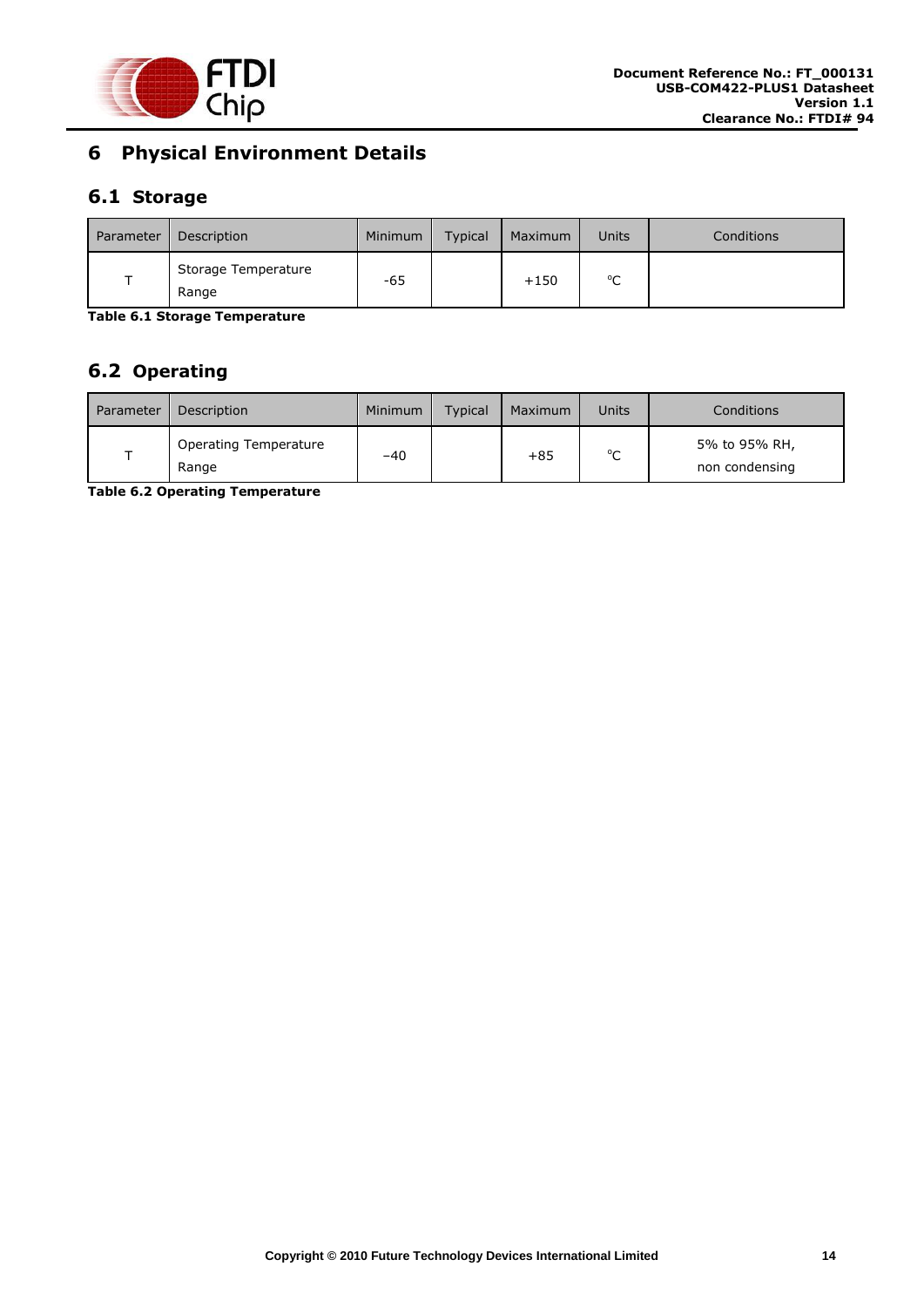

## <span id="page-15-0"></span>**7 Environmental Approvals & Declarations**

## <span id="page-15-1"></span>**7.1 EMI Compatibility**

#### **FCC and CE**

The USB-COM422-Plus1 has been tested to be compliant with both FCC Part 15 Subpart B and European EMC Directive.

# $\epsilon$

NOTE: This is a Class B product. In a domestic environment, this product may cause radio interference, in which case the user may be required to take adequate measures.



NOTE: This equipment has been tested and found to comply with the limits for a Class B digital device, pursuant to Part 15 of the FCC Rules. These limits are designed to provide reasonable protection against harmful interference in a residential installation. This equipment generates, uses and can radiate radio frequency energy and, if not installed and used in accordance with the instructions, may cause harmful interference to radio communications. However, there is no guarantee that interference will not occur in a particular installation. If this equipment does cause harmful interference to radio or television reception, which can be determined by turning the equipment off and on, the user is encouraged to try to correct the interference by one or more of the following measures:

- Reorient or relocate the receiving antenna.
- Increase the separation between the equipment and receiver.  $\bullet$
- Connect the equipment into an outlet on a circuit different from that to which the receiver is  $\bullet$ connected.
- Consult the dealer or an experienced radio/TV technician for help.

## <span id="page-15-2"></span>**7.2 Safety**

The USB-COM422-Plus1 is defined as Limited Power Supply (LPS) device, with operating voltages under 60VDC.

#### <span id="page-15-3"></span>**7.3 Environmental**

The USB-COM422-Plus1 is a lead-free device that complies with the following environmental directives: RoHS, WEEE, REACH, PFOS and DecaBDE.

## <span id="page-15-4"></span>**7.4 Reliability**

The USB-COM422-Plus1 is designed as a robust USB-Serial module for use in many environments. There are no user-serviceable parts. Any failure will require a replacement of the unit.

#### <span id="page-15-5"></span>**7.4.1 MTTF**

The Mean Time To Failure is calculated at TBD hours.

#### <span id="page-15-6"></span>**7.5 Import / Export Information**

**Import / Export Information**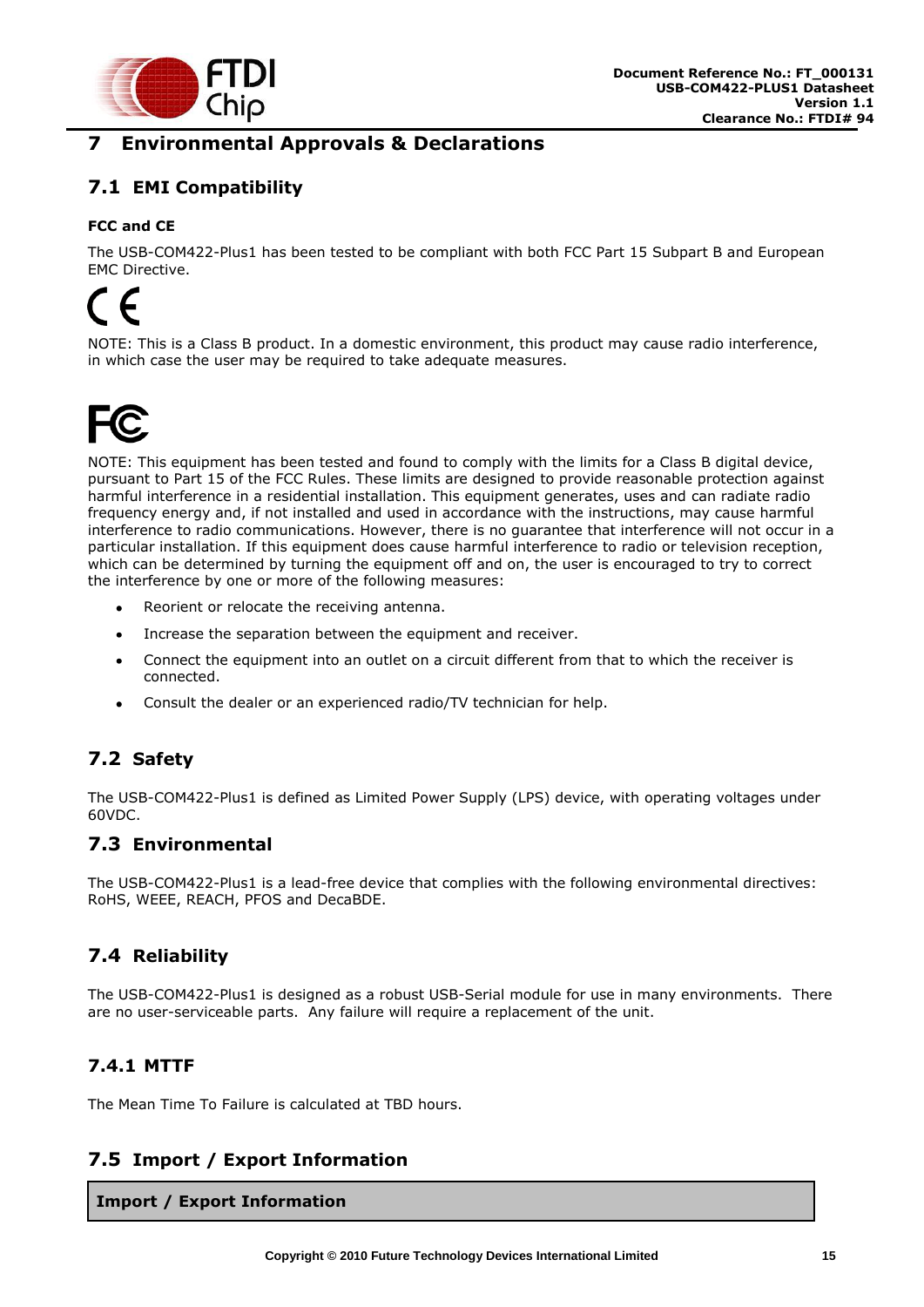

| Country of Origin   | China                                        |
|---------------------|----------------------------------------------|
| Harmonized Code     | TBD                                          |
| Product Description | USB to RS422 Development Module, Single Port |
| <b>USA ECCN</b>     | EAR99 - No License Required                  |

<span id="page-16-0"></span>**Table 7.1 Import / Export Information**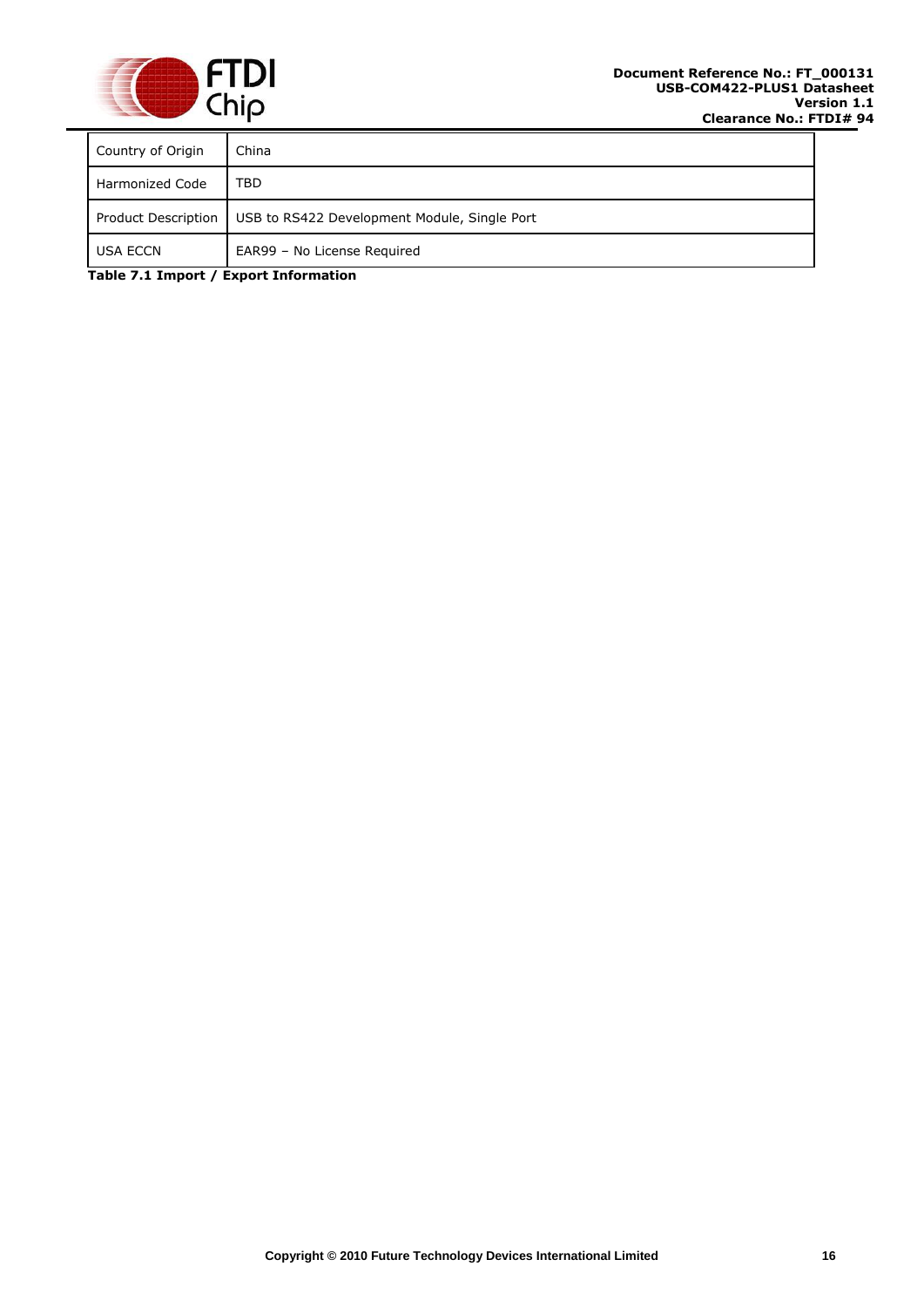

## <span id="page-17-0"></span>**8 Troubleshooting**

#### <span id="page-17-1"></span>**8.1 Hardware**

Cables are the most common sources of trouble with external devices.

Check the following:

- USB cable is properly inserted at both ends
- Computer power is ON
- Computer is not in Sleep or Standby
- If a USB Hub is used, be sure it is set for "Self-Powered" operation
- If a USB Hub is used, be sure all cables are properly inserted
- If all the above are OK, the Yellow LED should be lit, indicating the device has been recognized by the USB subsystem.

RS422 cables – check the following:

- Output signals (TXD+, TXD-, RTS+, RTS-) are connected to the respective inputs (RXD+, RXD-, CTS+, CTS-) in each direction.
- Check for specific handshake requirements of your RS422 peripheral.
- If handshake signals are not used, ensure the application is set to "No Hardware Handshake", or equivalent.
- Test the port with a loop-back connector. Connect TXD+ to RXD+, TXD- to RXD-, RTS+ to CTS+ and RTS- to CTS-. Use a simple terminal program to check that data is transmitted and received.

## <span id="page-17-2"></span>**8.2 Device Driver**

Ensure the latest device driver is in use. See www.ftdichip.com

If other devices with FTDI chips are installed in the system, check with all manufacturers of these devices for the latest device drivers.

See the FTDI installation guides for additional details: <http://ftdichip.com/Documents/InstallGuides.htm>

Common Windows Device Driver Troubles:

- DEVICE TIMES OUT: The default settings of the device driver assume typical data transfers of hundreds to thousands or more bytes at a given time. Some applications, such as a GPS device, only send data in short packets, often only a few bytes. If this is the case, it may be necessary to adjust the driver buffer size and/or latency timer to smaller values. These values can be adjusted through the Advanced driver options as noted in Figure 2.13. The buffer size can be reduced to 64 bytes. The latency timer can be set as low as 2ms. A setting of 1ms will cause unnecessary USB traffic and could adversely affect data transmission.
- ERRATIC MOUSE POINTER: The device driver defaults to query an attached device to find out whether it is a mouse or modem, consistent with native COM port operation. Some RS422 peripherals constantly send short packets of data, causing the host system to "think" a mouse or modem has been attached. These short packets will interfere with normal mouse operation causing the pointer to jump around the screen. If this happens, disconnect the RS422 device and *uncheck the Serial Enumerator* option, also found on the Advanced driver options screen in Figure 2.13.
- COM PORT IN USE: Windows keeps track of all COM port assignments. If multiple FTDIChip products have been connected to a single system, the COM port number will increase, even if the other devices are not attached. If the higher COM port assignments are not acceptable for the application, known unused COM port numbers should be uninstalled according to the FTDI installation guide: [http://ftdichip.com/Documents/InstallGuides.htm.](http://ftdichip.com/Documents/InstallGuides.htm)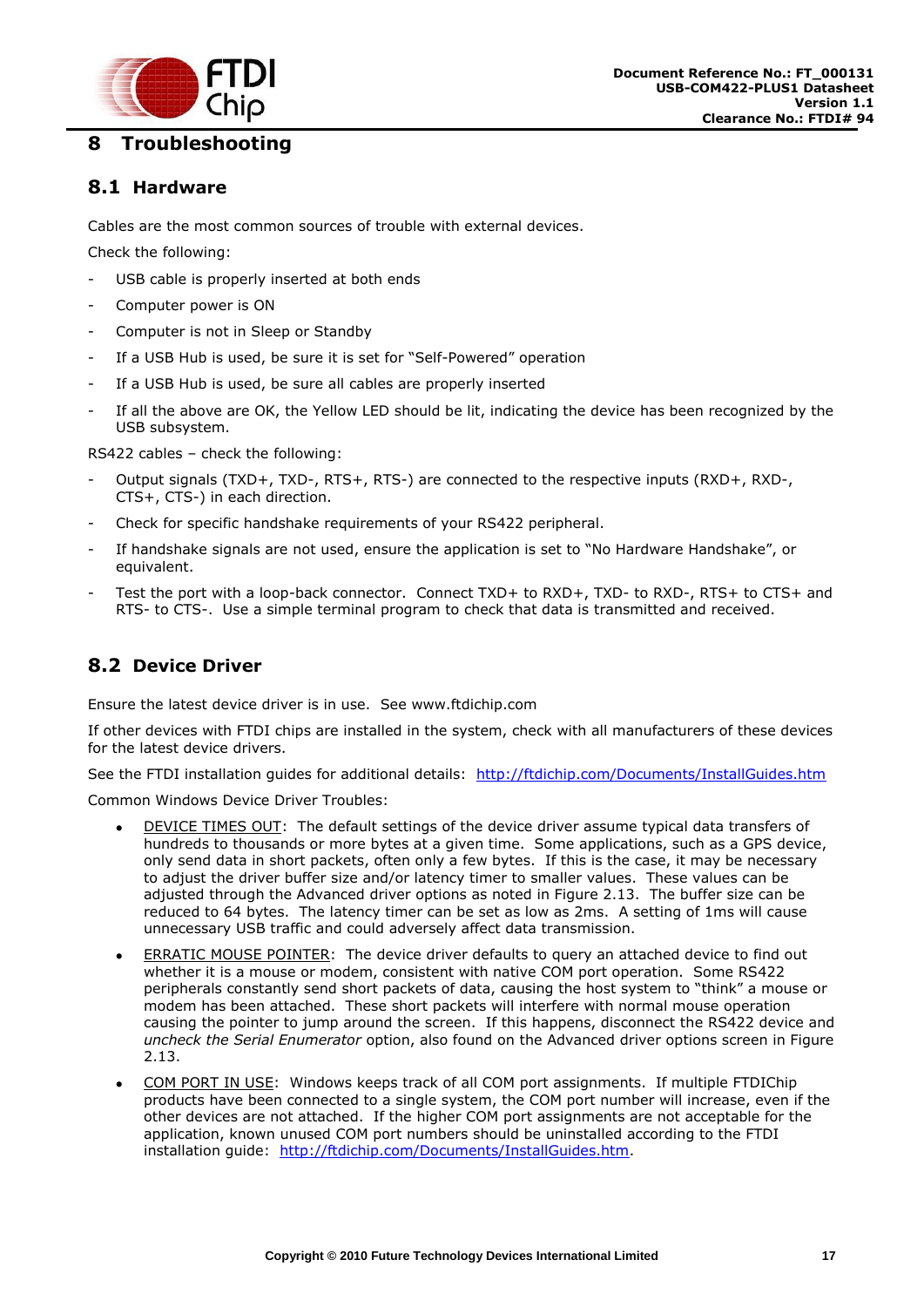

## <span id="page-18-0"></span>**8.3 Technical Support**

Technical support may be obtained from your nearest FTDIChip office:

| United Kingdom: | support1@ftdichip.com    |
|-----------------|--------------------------|
| United States:  | us.support@ftdichip.com  |
| China:          | cn.support@ftdichip.com  |
| Taiwan          | tw.support1@ftdichip.com |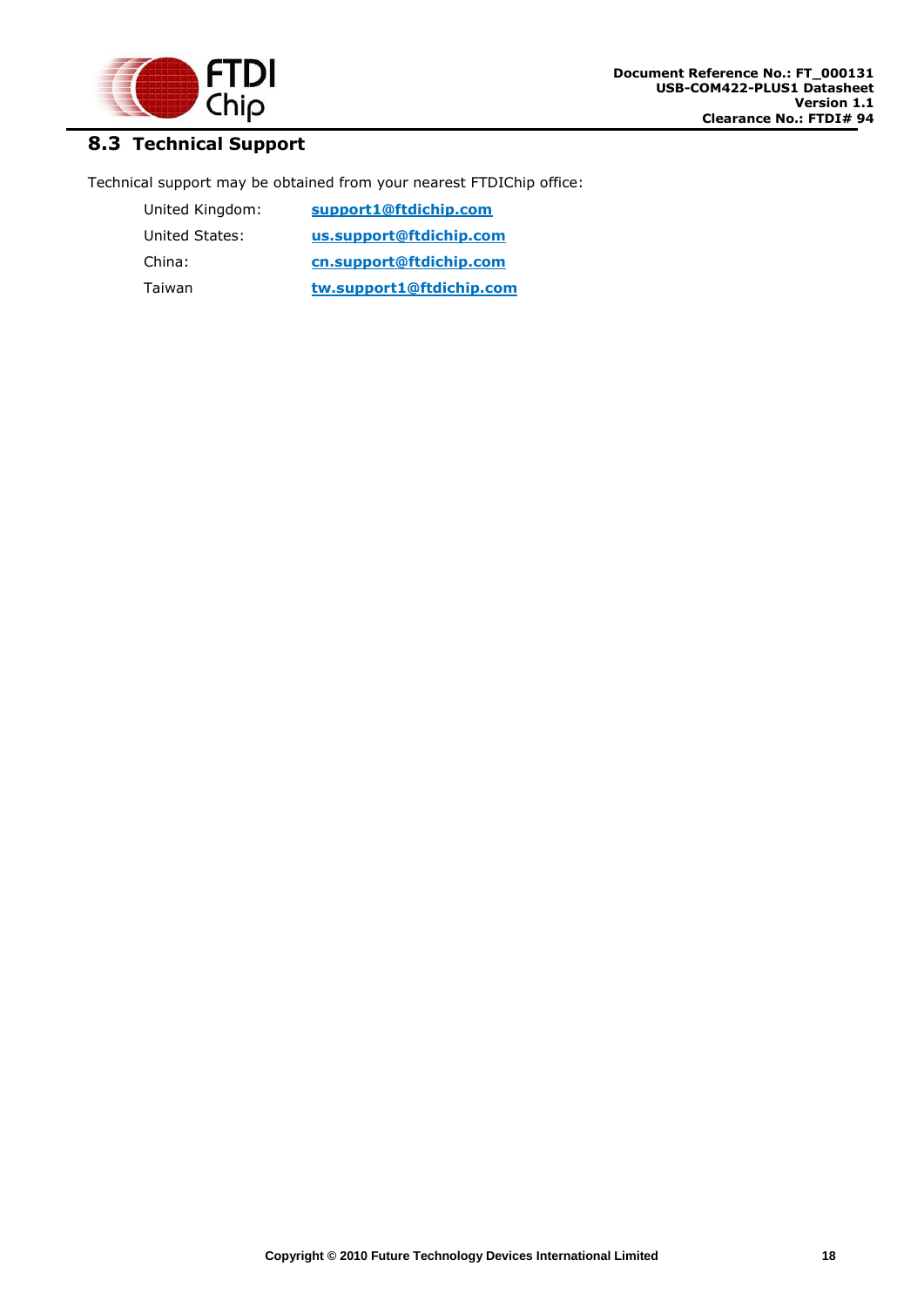

## <span id="page-19-0"></span>**9 Contact Information**

#### **Head Office – Glasgow, UK**

Future Technology Devices International Limited

Unit 1, 2 Seaward Place, Centurion Business Park

Glasgow G41 1HH United Kingdom

Tel: +44 (0) 141 429 2777 Fax: +44 (0) 141 429 2758

E-mail (Sales) [sales1@ftdichip.com](mailto:sales1@ftdichip.com) E-mail (Support) [support1@ftdichip.com](mailto:support1@ftdichip.com) E-mail (General Enquiries) [admin1@ftdichip.com](mailto:admin1@ftdichip.com) Web Site URL [http://www.ftdichip.com](http://www.ftdichip.com/) Web Shop URL [http://www.ftdichip.com](http://www.ftdichip.com/)

#### **Branch Office – Shanghai, China**

Future Technology Devices International Limited (China) Room 408, 317 Xianxia Road, ChangNing District, ShangHai, China

Tel: +86 [\(21\) 6](LiveCall:(503)547-0988)2351596 Fax: +8[6\(21\) 6](LiveCall:(503)547-0987)2351595

E-Mail (Sales): [cn.sales@ftdichip.com](mailto:cn.sales@ftdichip.com) E-Mail (Support): c[n.support@ftdichip.](mailto:.support@ftdichip)com E-Mail (General Enquiries): cn[.admin1@ftdichip.com](mailto:admin1@ftdichip.com) Web Site URL: [http://www.ftdichip.com](http://www.ftdichip.com/)

#### **Branch Office – Taipei, Taiwan**

Future Technology Devices International Limited (Taiwan) 2F, No 516, Sec. 1 NeiHu Road Neihu District Taipei 114 Taiwan, R.O.C. Tel: +886 (02) 8797 1330 Fax: +886 (02) 8751 9737

E-mail (Sales) [tw.sales1@ftdichip.com](mailto:tw.sales1@ftdichip.com) E-mail (Support) [tw.support1@ftdichip.com](mailto:tw.support1@ftdichip.com) E-mail (General Enquiries) [tw.admin1@ftdichip.com](mailto:tw.admin1@ftdichip.com) Web Site URL [http://www.ftdichip.com](http://www.ftdichip.com/)

#### **Branch Office – Hillsboro, Oregon, USA**

Future Technology Devices International Limited (USA) 7235 NW Evergreen Parkway, Suite 600 Hillsboro, OR 97123-5803 USA Tel: +1 (503) 547 0988 Fax: +1 (503) 547 0987

E-Mail (Sales) [us.sales@ftdichip.com](mailto:us.sales@ftdichip.com) E-Mail (Support) [us.support@ftdichip.com](mailto:us.support@ftdichip.com) E-mail (General Enquiries) [us.admin@ftdichip.com](mailto:us.admin@ftdichip.com) Web Site URL [http://www.ftdichip.com](http://www.ftdichip.com/)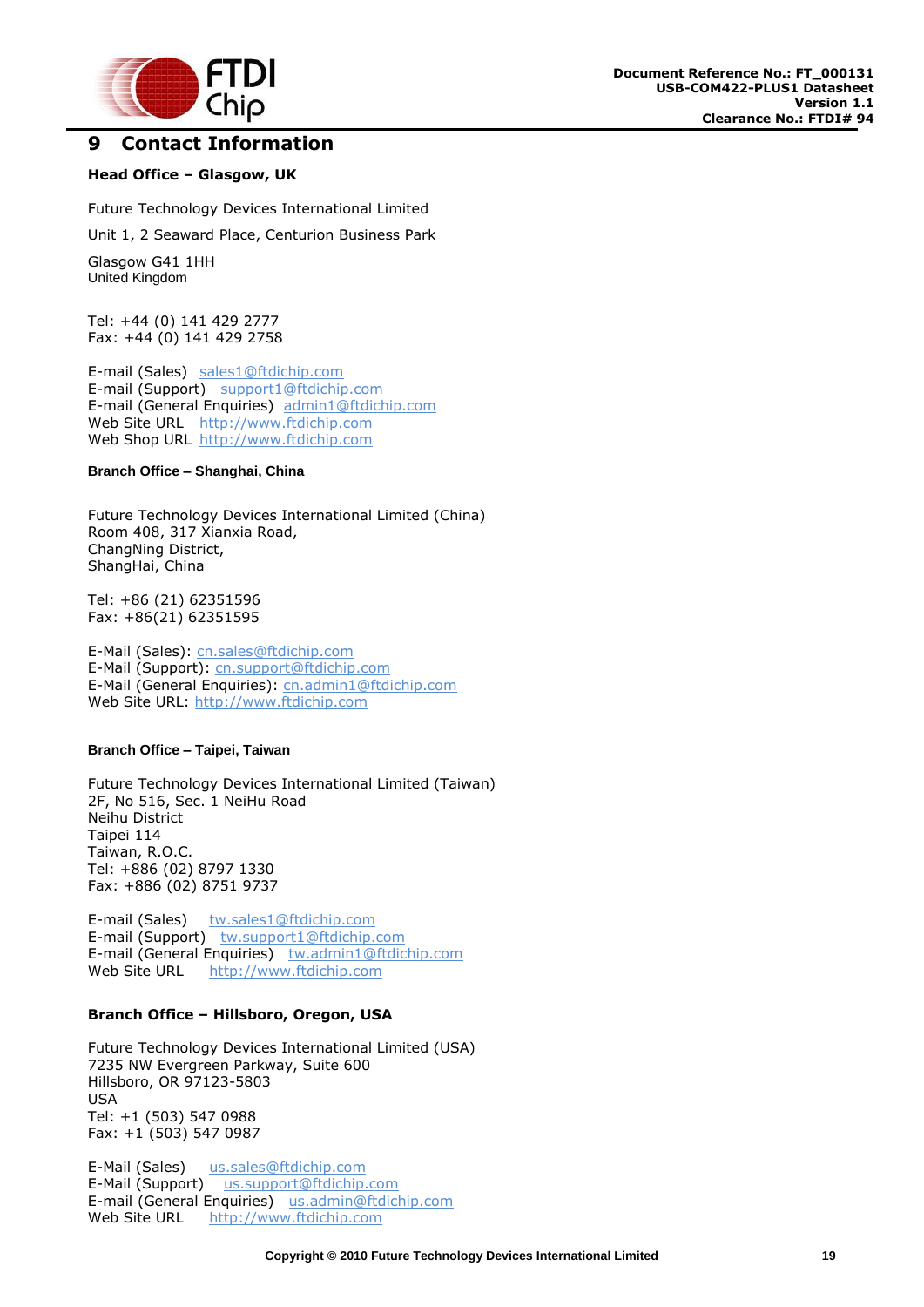

#### **Distributor and Sales Representatives**

Please visit the Sales Network page of the FTDI Web site for the contact details of our distributor(s) and sales representative(s) in your country.

Vinculum is part of Future Technology Devices International Ltd. Neither the whole nor any part of the information contained in, or the product described in this manual, may be adapted or reproduced in any material or electronic form without the prior written consent of the copyright holder. This product and its documentation are supplied on an as-is basis and no warranty as to their suitability for any particular purpose is either made or implied. Future Technology Devices International Ltd will not accept any claim for damages howsoever arising as a result of use or failure of this product. Your statutory rights are not affected. This product or any variant of it is not intended for use in any medical appliance, device or system in which the failure of the product might reasonably be expected to result in personal injury. This document provides preliminary information that may be subject to change without notice. No freedom to use patents or other intellectual property rights is implied by the publication of this document. Future Technology Devices International Ltd, Unit 1, 2 Seaward Place, Centurion Business Park, Glasgow G41 1HH United Kingdom. Scotland Registered Number: SC136640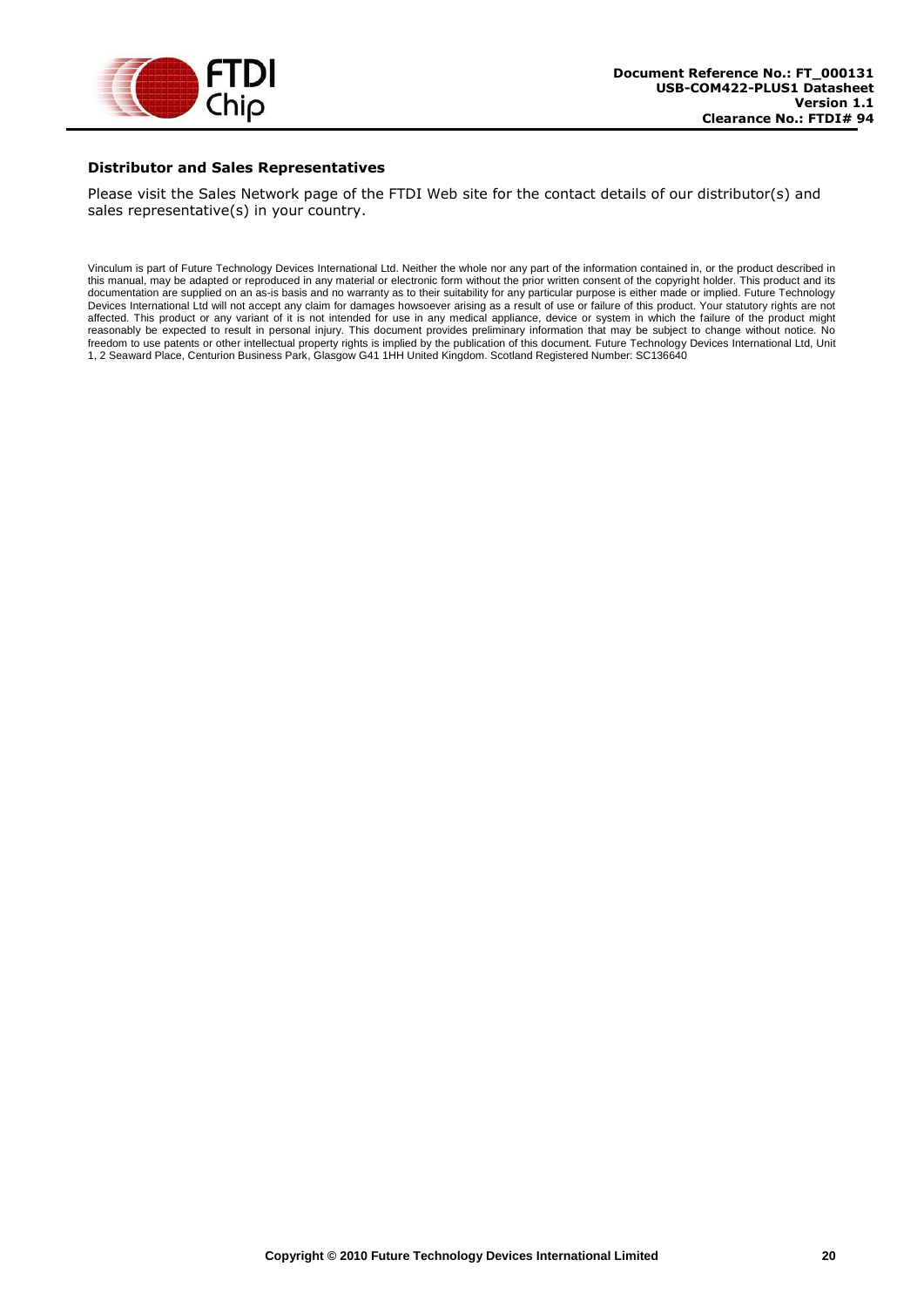

## <span id="page-21-0"></span>Appendix A - List of Figures and tables

| <b>List of Figures:</b> |  |
|-------------------------|--|
|                         |  |
|                         |  |
|                         |  |
|                         |  |
|                         |  |
|                         |  |
|                         |  |
|                         |  |
|                         |  |
|                         |  |
|                         |  |
|                         |  |
|                         |  |

#### List of tables: